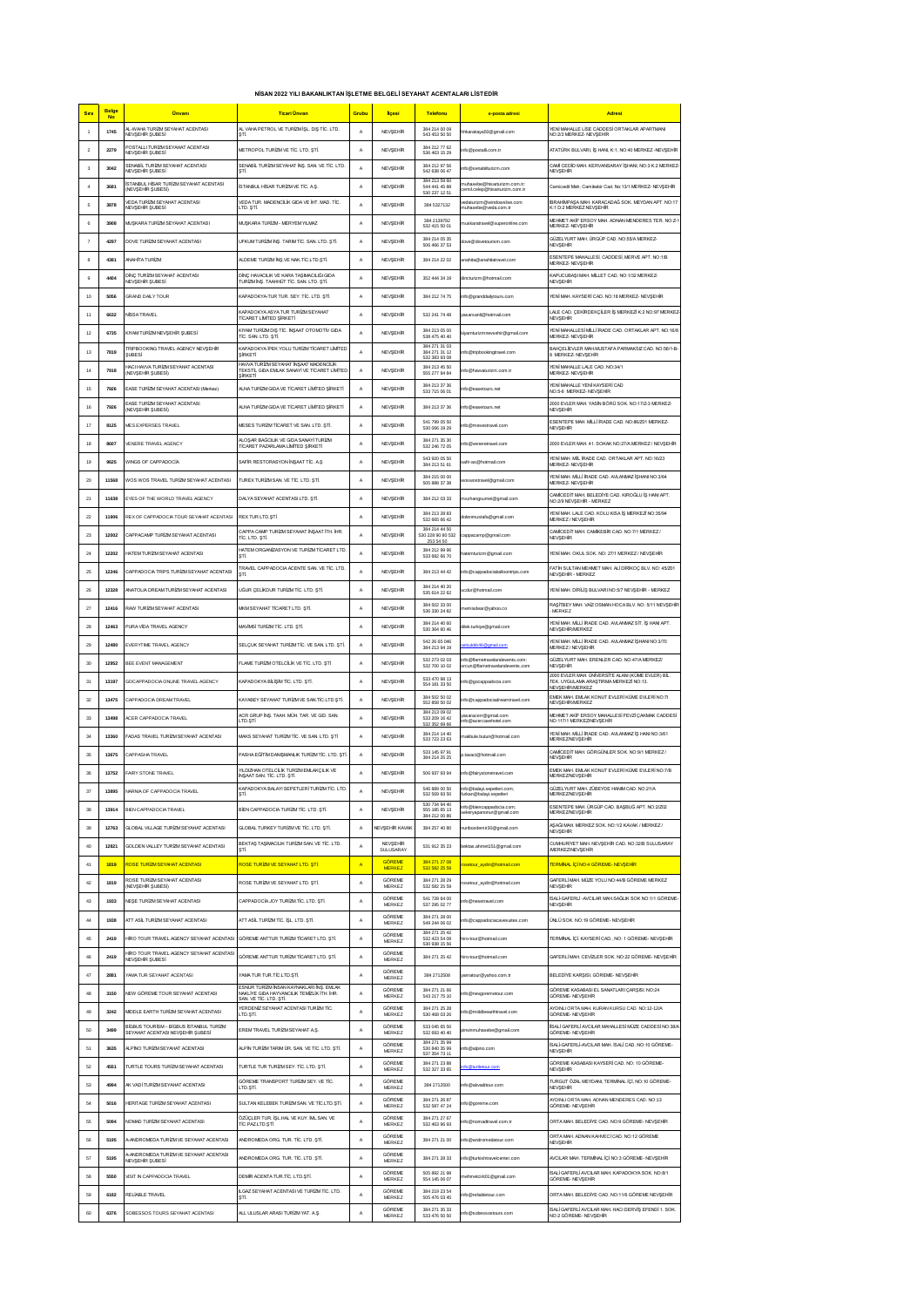| 61  | 6395  | FREELANCE TRAVEL SEYAHAT ACENTASI                                     | DOĞUŞ İNŞAAT BİLİŞİM HİZMETLERİ SANAYİ VE<br>TİCARET LİMİTED SİRKETİ                                                       | A           | GÖREME<br>MERKEZ           | 384 271 240 4                                    | info@freelancetravelturkey.com                   | ORTA MAH. UZUNDERE CAD. NO:9 GÖREME- NEVŞEHÎR                                                                  |
|-----|-------|-----------------------------------------------------------------------|----------------------------------------------------------------------------------------------------------------------------|-------------|----------------------------|--------------------------------------------------|--------------------------------------------------|----------------------------------------------------------------------------------------------------------------|
| 62  | 6404  | NITRO TRAVEL                                                          | ILK ILKEM TURIZM ORGANIZASYON TICARET<br>LIMITED SIRKETI                                                                   | A           | GÖREME<br>MERKEZ           | 384 271 30 50<br>532 565 30 50                   | nfo@nitrotour.com                                | ORTA MAH. ADNAN MENDERES CAD. NO:7/1<br>GÖREME- NEVSEHIR                                                       |
| 63  | 6456  | KATPATUKA SEYAHAT ACENTASI                                            | KATPATUKA TURİZM TİCARET LTD.ŞTİ.                                                                                          | A           | GÖREME<br>MERKEZ           | 384 271 27 89 537                                | info@katoatukatravel.com:<br>caraca.50@gmail.com | ISALI-GAFERLI-AVCILAR MAH, SAĞLIK SOK, NO: 1-4<br>GÖREME- NEVSEHIR                                             |
| 64  | 6472  | EMBARK TUR SEYAHAT ACENTASI                                           | ALATURKA YATCILIK TASIMACILIK TURİZM GIDA                                                                                  | А           | GÖREME                     | 201 03 02<br>384 271 26 41                       | appadocia@alaturkaturkey.com                     | SALÍ-GAFERLÍ-AVCILAR MAH. MÚZE CAD. NO:46/1 GÖREME                                                             |
| 65  | 6650  | <b>VEVŞEHİR ŞUBESİ</b><br>MELENDIZ TRAVEL                             | TEKSTIL SANAYİ TİCARET LIMITED ŞİRKETİ<br>KAPADOKYA AVCILAR TURİZM TİCARET LİMİTED                                         |             | MERKEZ<br>GÖREME           | 541 612 54 20<br>384 271 28 27                   |                                                  | NEVSEHIR<br>GAFERLİ İsali MH.Hacıismail Efendi SokNO:11 GÖREME-                                                |
|     |       |                                                                       | SİRKETİ<br>FC OTO KIRALAMA TURIZM VE TICARET LIMITED                                                                       | Α           | MERKEZ<br>GÖREME           | 545 969 36 55                                    | nfo@melendiztravel.com                           | NEVSEHIR                                                                                                       |
| 66  | 6779  | <b>BONITA TOUR NEVSEHIR SUBESI</b>                                    | SİRKETİ<br><b>KAPTUR TURIZM VE OTELCILIK TICARET LIMITED</b>                                                               | А           | MERKEZ<br>GÖREME           | 384 271 31 16                                    | info@cappadociabonitatravel.com                  | ISALI MAH. ALI ÇAVUŞ SOK. NO:3C/C GÖREME- NEVŞEHİR                                                             |
| 67  | 7054  | INSIDER TRAVEL NEVSEHIR SUBESI                                        | SİRKETİ                                                                                                                    | А           | <b>MERKEZ</b>              | 384 271 31 05                                    | info@insidertravelturkey.com                     | ORTA MAH, BELEDIYE CAD, NO:1/1-2 GÖREME- NEVSEHİR                                                              |
| 68  | 7208  | HAPPY CAVE TRAVEL TURIZM SEYAHAT ACENTASI                             | LOTE TURIZM TICARET LIMITED SIRKETI                                                                                        | A           | GÖREME<br><b>MERKEZ</b>    | 384 271 22 52                                    | info@happycavetravel.com                         | ISALI MAH. ISALI CAD. NO:15 GÖREME- NEVŞEHIR                                                                   |
| 69  | 7223  | TRACE TRAVEL                                                          | PERIBACALARI OTO KIRALAMA TAŞIMACILIK<br>TURIZM TICARET LIMITED SIRKETI                                                    | А           | GÖREME<br>MERKEZ           | 384 271 29 28                                    | info@tracetours.com                              | ORTA MAHALLE UZUNDERE CAD. NO: 17 GÖREME<br>NEVSEHIR                                                           |
| 70  | 7318  | SOANDOS TRAVEL AGENCY                                                 | BALTACILAR TURIZM SEYAHAT TICARET LIMITED<br>SİRKETİ                                                                       | A           | GÖREME<br>MERKEZ           | 384 271 25 23 530<br>275 43 41                   | goremecamping@hotmail.com                        | <b>DRTA MAH, KARSIBUCAK CAD, NO:18/A</b><br>GÖREME- NEVSEHIR                                                   |
| 71  | 7411  | RYOKO TURÍZM SEYAHAT ACENTASI                                         | IRYOKO SEYAHAT TURİZM GIDA ENERJİ SAĞLIK<br>BİLİŞİM OTOMOTİV İNŞAAT EMLAK TEKSTİL İÇ DIŞ<br>TİCARET SANAYİ LİMİTED SİRKETİ | A           | GÖREME<br>MERKEZ           | 384 271 21 01                                    |                                                  | ORTA MAHALLE MÍLLÍ SOK. NO:6-1 GÖREME- NEVSEHÍR                                                                |
| 72  | 7485  | REDRIVER TURIZM SEYAHAT ACENTASI                                      | KADEF TUR YATIRIMLARI MÜH. INS. TAAH. VE<br>ENERJI ÜRET. SAN. TİC. LTD. ŞTİ.                                               | А           | GÖREME<br>MERKEZ           | 384 271 27 72 0532<br>293 31 60                  | fo@redrivertravel.com                            | SAFERLÎ MAH. MÛZE CAD. NO:38/A GÖREME- NEVŞEHÎR                                                                |
| 73  | 7544  | VULCANUS TRAVEL AGENCY                                                | SOKUT TURİZM TİCARET LİMİTED ŞİRKETİ                                                                                       | Α           | GÖREME<br><b>MERKEZ</b>    | 384 271 21 75 0543<br>461 00 50                  | fo@vulcanustravel.com                            | GAFERLI MAH. AYDINKIRAĞI SOK. NO:4 GÖREME KASABASI<br>NEVSEHIR                                                 |
| 74  | 7564  | WORLD WALKER TURIZM                                                   | GEP TURIZM ISLETMECILIGI TICARET LIMITED<br>SİRKETİ                                                                        | А           | GÖREME<br><b>MERKEZ</b>    | 384 271 21 53<br>532 422 42 70                   | nfo@worldwalkertravel.com                        | SALI-GAFERLI-AVCILAR MAH. IÇERIDERE CAD. NO:1 C/C<br>GÖREME- NEVŞEHÎR                                          |
| 75  | 7596  | PETER PAN TRAVEL                                                      | KORETUR TURİZM ANONIM ŞİRKETİ                                                                                              | А           | GÖREME                     | 532 163 17 03<br>384 219 20 66                   | aritimus@maritimusoffroad.com                    | SALİ-GAFERLİ-AVCILAR MAH. RAGIP ÜNER CAD. NO:1/24                                                              |
| 76  | 7673  | GÜLE GÜLE TURİZM SEYAHAT ACENTASI                                     | KAPADOKYA SEMA TUR. YAT. VE İŞL. TİC. LTD.                                                                                 | А           | <b>MERKEZ</b><br>GÖREME    | 532 050 20 13<br>384 271 31 61                   | info@gule-gule.com                               | GÖREME / NEVSEHR<br>YDINLI ORTA MAH. HAKKI PAŞA MEYDANI NO:10 GÖREME-                                          |
|     |       |                                                                       | STİ.                                                                                                                       |             | <b>MERKEZ</b><br>GÖREME    |                                                  |                                                  | NEVSEHIR                                                                                                       |
| 77  | 7699  | SHAHMAT TURIZM SEYAHAT ACENTASI                                       | DEVRENT TURİZM LİMİTED ŞİRKETİ<br>KAPADOKYA IPEK YOLU TURIZM TICARET LIMITED                                               | A           | <b>MERKEZ</b><br>GÖREME    | 384 271 21 02                                    | nfo@shahmattours.com                             | AFATEVLERİ MAH. SAĞLIK SOK. NO:8 GÖREME- NEVSEHİR                                                              |
| 78  | 7819  | TRIPBOOKING TRAVEL AGENCY                                             | SIRKETI                                                                                                                    | A           | <b>MERKEZ</b>              | 384 271 31 12                                    | info@tripbookingtravel.com.tr                    | ORTA MAH, HASAN KUTAR SK, NO:1 GÖREME- NEVSEHÎR                                                                |
| 79  | 7863  | AYDINLI GÖREME TRAVEL                                                 | AYDINI LHOTEL TURİZM ORGANİZASYON TARIM<br><b>ICARET LIMITED SIRKETI</b>                                                   | А           | GÖREME<br><b>MERKEZ</b>    | 384 271 22 63                                    | nfo@aydinligoremetravel.com                      | AYDINLI MAHALLESİ, AYDINLI SOKAK, NO: 12, GÖREME-<br><b><i>VEVSEHR</i></b>                                     |
| 80  | 7894  | METIS TRAVEL AGENCY                                                   | HISTORICAL TURÍZM SEYAHAT TÍCARET LÍMÍTED                                                                                  | А           | GÖREME<br><b>MERKEZ</b>    | 384 271 21 88<br>538 590 01 12                   | nfo@turkev-trip.com<br>yseldural1967@gmail.com   | SÖREME BELDESİ AYDINLI-ORTA MAHALLESİ ÇAKMAKLI<br>OKAK NO:51 GÖREME- NEVSEHİR                                  |
| 81  | 7629  | PAPHLAGONIA TOUR TURIZM SEYAHAT ACENTASI                              | PAPHLAGONIA TOUR TUR ACENTELIK SEY. TIC.<br>LTD. STİ.                                                                      | А           | GÖREME<br>MERKEZ           | 5415993916                                       | nfo@paphlagoniatoru.com                          | GÖREME BELDESİ AYDINLI-ORTA MAH. KARŞIBUCAK CAD.<br>NO:34 IC KAPI NO:2 GÖREME- NEVSEHIR                        |
| 82  | 8106  | GDL TOUR SEYAHAT ACENTASI                                             | KAPADOKYA KAYA BALONCULUK HAVACILIK<br>TI IRİZM REKLAMCILIK LİMİTED ŞİRKETİ                                                | А           | GÖREME<br>MFRKEZ           | 384 341 2021                                     | nfo@gdltour.com                                  | SAFERLİ MAH. MEZAR SOK. NO:8 GÖREME- NEVSEHİR                                                                  |
| 83  | 8196  | STONE LAND TRAVEL AGENCY                                              | MCCAN ORGANIZASYON SEYAHAT TURIZM<br>TICARET LIMITED SIRKETI                                                               | A           | GÖREME<br><b>MERKEZ</b>    | 384 271 25 13<br>545 271 25 13                   | nfo@stonelandtravel.com                          | SALI MAH.İÇERİDERE SOK.NO.22/A GÖREME- NEVŞEHİR                                                                |
| 84  | 8202  | GORGEOUS TURIZM SEYAHAT ACENTASI                                      | KAPADOKYA CESA TURİZM TİCARET LİMİTED<br>SİRKETİ                                                                           | А           | GÖREME<br><b>MERKEZ</b>    | 384 271 21 46<br>532 366 13 78                   | withcemal@hotmail.com                            | SALİ-GAFERLİ-AVCILAR MAHALLESİ RAGIP ÜNER CAD<br>NO:3/2 GÖREME- NEVSEHIR                                       |
| 85  | 8225  | YANE TRAVEL TURIZM SEYAHAT ACENTASI                                   | KAPADOKYA TUĞRA TURİZM TAŞIMACILIK                                                                                         | A           | GÖREME                     | 384 219 33 01                                    | o@tya                                            | <b>CORFME BELDESI SALI-GAFERLI-AVCILAR MAH. BILAL</b>                                                          |
| 86  | 8310  | BRIDGE OF THE WORLD TURIZM SEYAHAT                                    | TİCARET LİMİTED ŞİRKETİ<br><b>NKABE OTELCILIK ORGANIZASYON TURIZM</b>                                                      | A           | MERKEZ<br>GÖREME           | 538 977 30 13                                    | nfo@botwtravel.com                               | EROĞLU CAD. NO:69/8 MERKEZ/ NEVŞEHİR<br>AYDINLI-ORTA MAH, UZUNDERE CAD. NO:23/2 GÖREME                         |
|     |       | <b>ACENTASI</b><br>WOOP WOOP TRAVEL TURIZM SEYAHAT                    | TİCARET LİMİTED ŞİRKETİ<br>ÖZGÜR KARDESLER TURİZM OTELCILİK YATIRIM                                                        |             | MERKEZ<br>GÖREME           |                                                  |                                                  | <b>BELDES</b><br>ORTA MAHALLE BELEDIYE CAD. NO:1/B GÖREME-                                                     |
| 87  | 8327  | <b>ACENTASI</b>                                                       | KİRALAMA SANAYİ VE TİCARET LİMTED ŞİRKETİ<br>HELIOS TRANSFER TURIZM TICARET LIMITED                                        | Α           | MERKEZ<br>GÖREME           | 384 271 24 14                                    | nfo@woopwooptravelturkey.com                     | NEVSEHIR<br>AVCILAR MAH.BİLAL EROĞLU CAD. NO: 25/A GÖREME-                                                     |
| 88  | 8338  | HEREKE TURIZM SEYAHAT ACENTASI                                        | SİRKETİ                                                                                                                    | Α           | MERKEZ                     | 384 271 224 3                                    | nfo@hereketravel.com                             | NEVSEHIR                                                                                                       |
| 89  | 8426  | CVB TOURISM & TRAVEL                                                  | PELÍKAN HAVAC. ORG. TUR. REKL. TAŞ. VE TİC.<br>LTD. ȘTI.                                                                   | А           | GÖREME<br>MERKEZ           | 384 271 30 30                                    | eyfik@voyagerballoons.com                        | GAFERLI MAH.MÜZE CAD.NO:36/1 GÖREME KASABASI 5018<br><br>GÖREME-NEVŞEHÎR                                       |
| 90  | 8504  | WİKONA TRAVEL TURİZM SEYAHAT ACENTASI                                 | COCO CAVE SEYAHAT TURIZM TÍC. LTD. STÍ.                                                                                    | A           | GÖREME<br>MERKEZ           | 384 271 21 62<br>535 983 88 24                   | ococave2012@hotmail.com                          | YDINLI-ORTA MAH. AYDINLI SK. NO:11<br>GÖREME - NEVŞEHÎR                                                        |
| 91  | 8608  | LINTSTONES TRAVEL TURIZM SEYAHAT<br><b>ACENTASI</b>                   | SERPA TURIZM TICARET LIMITED SIRKETI                                                                                       | А           | GÖREME<br>MERKEZ           | 384 271 2130                                     | erpilyucefaydali@hotmail.com                     | AVCILAR MH. FATÎH SK. NO:12 GÖREME- NEVŞEHÎR                                                                   |
| 92  | 8677  | NEW GÖRTUR TRAVEL                                                     | GÖRTUR TURİZM TİCARET LİMTED ŞİRKETİ                                                                                       | А           | GÖREME<br>MERKEZ           | 384 271 2211                                     | info@gortur.com                                  | EL SANATLARI ÇARŞISI NO:27 GÖREME- NEVŞEHİR                                                                    |
| 93  | 8812  | SAILNSTAY TURÍZM SEYAHAT ACENTASI<br>(sube)                           | FIRST CHOICE TURIZM YATÇILIK VE TİCARET LTD<br>STI.                                                                        | A           | GÖREME<br>MERKEZ           |                                                  |                                                  | GÖREME BELDESİ İSALİ-GAFERLİ AVCILAR MAH. DEMİRHAM<br>SOKAK NO:4                                               |
| 94  | 8909  | OLD TOWN TRAVEL TURIZM SEYAHAT ACENTASI                               | KARAHASANOĞULLARI TURİZM SEYAHAT TİCARET<br>LİMTED ŞİRKETİ                                                                 | A           | GÖREME<br>MERKEZ           | 384 271 21 12<br>532 405 19 13                   | nfo@oldtowntourism.com                           | İSALİ-GAFERLİ-AVCILAR MAH. ÜNLÜ SOK. NO:3 GÖREME-<br>NEVSEHIR                                                  |
| 95  | 8917  | GÖRÇELİ TRAVEL AGENCY                                                 | TRAVELLERS TURİZM TİCARET LİMİTED ŞİRKETİ                                                                                  | Α           | GÖREME<br>MERKEZ           | 384 271 2707                                     | nfo@travellerscave.com                           | AYDINLI MAH. GÜNGÖR SOK. NO:11 GÖREME- NEVŞEHÎR                                                                |
| 96  | 8924  | THE DALTON BROTHER'S TRAVEL (veni)<br>Saint George Travel (eski isim) | GÖREME SEYAHAT ACENTASI LİMİTED ŞİRKETİ                                                                                    |             | GÖREME                     |                                                  |                                                  |                                                                                                                |
| 97  | 9060  |                                                                       |                                                                                                                            |             |                            | 384 271 28 40                                    |                                                  | AYDINLI-ORTA MAHALLESİ BELEDİYE CAD. NO:11 A                                                                   |
|     |       |                                                                       | GÖREME CÍNGÍTAS TURÍZM TÍCARET LÍMÍTED                                                                                     | А           | MERKEZ<br>GÖREME           | 538 985 57 37                                    | nfo@cappadociahorseriding.com                    | GÖREME- NEVŞEHÎR<br>AVCILAR MAH. BÌLAL EROĞLU CAD. NO:9/B GÖREME-                                              |
| 98  |       | FAIRYLAND TRAVEL TURIZM SEYAHAT ACENTASI                              | SİRKETİ                                                                                                                    | А           | MERKEZ<br>GÖREME           | 384 271 26 17                                    | info@goremefairyland.com                         | NEVSEHIR                                                                                                       |
|     | 9603  | 9603 CULTUREL VOCATION SERVICES TOUR                                  | LA LIBERTE TURIZM LIMTED SIRKETI                                                                                           | А           | <b>MERKEZ</b>              | 530 652 47 88                                    | info@cappadociavisitor.com                       | İSALİ-GAFERLİ AVCILAR MAH. İÇERİDERE CAD. NO:3/A İÇ<br>KAPI A GÖREME                                           |
| 99  | 9123  | VOYAGER AGENCY                                                        | CHASING HAVACILIK TURİZM TİCARET LİMİTED<br>SİRKETİ                                                                        | А           | GÖREME<br>MERKEZ           | 384 271 35 30<br>532 466 49 85                   | suleymankara50500@hotmail.com                    | SALİ-GAFERLİ-AVCILAR MAH. TURGUT ÖZAL MEYDANI NO:5-<br>A GÖREME- NEVSEHIR                                      |
| 100 | 9195  | TIMEOUTTRAVEL TURÍZM SEYAHAT ACENTASI                                 | ÖZ KAPADOKYA OTO KİR. TUR. İNŞ. TAAH. SAN.<br>VE TÍC. LTD. ȘTÍ.                                                            | A           | GÖREME<br>MERKEZ           | 384 271 21 59                                    | nfo@ozcappadocia.com                             | NEVSEHIR                                                                                                       |
| 101 | 9237  | BLUE EYE TURIZM SEYAHAT ACENTASI                                      | ADEN ORG. TUR. TÍC. LTD. STÍ.                                                                                              | A           | GÖREME<br>MERKEZ           | 384 271 23 93<br>0543 505 26 77                  | nfo@blueeyetour.com                              | AVCILAR MAH. KAĞNIYOLU SOK. NO:3/A GÖREME-<br>NEVSEHIR                                                         |
| 102 | 9251  | CAPPADOCIA EXCLUSIVE TRAVEL TURIZM<br>SEYAHAT ACENTASI                | EFECE ORG. HED. EŞYA TUR. OTO. KİR. VE GIDA<br>SAN.TÍC. LTD. ȘTÍ.                                                          | А           | GÖREME<br>MERKEZ           | 384 271 25 25                                    | nfo@sedircavehotel.com                           | AVCILAR MAH. BÌLAL EROĞLU CAD. NO:9 GÖREME-<br>NEVSEHIR                                                        |
| 103 | 9264  | KARADUT TRAVEL TURIZM SEYAHAT ACENTASI                                | DREAM ARAÇ KÎRALAMA TURÎZM TÎC. LTD. ŞTÎ.                                                                                  | А           | GÖREME<br>MERKEZ           | 384 271 28 24                                    | aturk2@hotmail.com                               | AVCILAR MAH. BİLAL EROĞLU CAD. NO:29/A GÖREME-<br>NEVSEHIR                                                     |
| 104 | 9266  | BY CAPPADOCÍA WORLD TURÍZM SEYAHAT<br><b>ACENTASI</b>                 | BY CAPPADOCÍA TUR. SEY. ACEN. OTO. KÍR. ÍNS<br>GDA DAN. ITH. IHR. VE TIC. LTD. STI.                                        | А           | GÖREME<br>MERKEZ           | 384 271 24 07<br>532 408 70 52                   | nfo@bookcappadocia.com                           | ORTA MAH. UZUNDERE CAD. NO:4 TERMINAL YANI GÖREME-<br>WCILAR MAH. BÌLAL EROĞLU CAD. NO:5/B GÖREME-<br>NEVSEHIR |
| 105 | 9269  | OSKONCA TRAVEL TURIZM SEYAHAT ACENTASI                                | KONCA ARAÇ KİRALAMA TURİZM TİCARET LİMİTED<br>SİRKETİ                                                                      | А           | GÖREME<br>MERKEZ           | 384 271 26 83                                    | smankonca@hotmail.com                            | HAKKIPAŞA MEYDANI NO:3 GÖREME- NEVŞEHİR                                                                        |
| 106 | 9401  | <b>RISING BALLOON TRAVEL TURIZM SEYAHAT</b>                           | CAKMAK SEYAHAT TUR. TİC. LTD. STİ.                                                                                         | А           | GÖREME                     | 384 271 30 99                                    | isingballoen@hotmail.com                         | ALI-GAFERLI-AVCILAR MAH, MÜZE CAD, NO:36-1/B                                                                   |
| 107 | 9405  | <b>ACENTASI</b><br>TURKITO SEYAHAT ACENTASI                           | KÎTO TURÎZM TASARIM SANAYÎ ÎÇ VE DIŞ TÎCARET                                                                               | А           | MERKEZ<br>GÖREME           | 545 550 60 62                                    | turktotravel@hotmail.com                         | GÖREME MERKEZ NEVSEHIR<br>AYDINLI-ORTA MAH. KAZIM EREN SOK. NO:19/2 GÖREME                                     |
|     |       | TRIP EXPERT TRAVEL AGENCY                                             | LIMTED SIRKETI<br>ERDOĞANAY TURİZM SEYAHAT İNŞAAT SANAYİ VE                                                                |             | MERKEZ<br>GÖREME           | 384 271 30 74                                    | info@doarsofcappadocia.com                       | <b>MERKEZ NEVSEHIR</b>                                                                                         |
| 108 | 9413  |                                                                       | TİCARET LİMİTED ŞİRKETİ<br>TORÍKO TURÍZM SEYAHAT ACENTALIĜI SANAYÎ VE                                                      | А           | <b>MERKEZ</b><br>GÖREME    | 384 271 23 29                                    |                                                  | ORTA MAH. MIZRAK SOK. NO:11 GÖREME- NEVSEHIR<br>ISALI-GAFERLI-AVCILAR MAH. ISALI CAD. NO:34/A-A                |
| 109 | 9493  | TORIKO TURIZM SEYAHAT ACENTASI                                        | TİCARET LİMİTED ŞİRKETİ                                                                                                    | A           | MERKEZ                     | 544 356 43 32                                    | nfo@torikotravel.com                             | GÖREME MERKEZ NEVŞEHÎR                                                                                         |
| 110 | 9496  | LANDSCAPE TRAVEL TURIZM SEYAHAT ACENTASI                              | UFUK KAYA OTOMOTÎV TURÎZM SANAYÎ VE<br><b>FICARET LIMITED SIRKETI</b>                                                      | А           | GÖREME<br>MERKEZ           | 384 271 32 32                                    | info@landscapetravel.com.tr                      | ISALI GAFERLI AVCILAR MAH. MÜZE CAD. NO:42-2/2<br>SÖREME-NEVSEHIR                                              |
| 111 | 9497  | ROYAL WORLD TRAVEL TURIZM SEYAHAT<br><b>ACENTASI</b>                  | MELEK SEYAHAT ACENTASI LIMITED SİRKETİ                                                                                     | A           | GÖREME<br>MERKEZ           | 384 271 26 40 0549<br>502 00 50                  | nfo@royalworldtravel.com                         | SALI- GAFERLI- AVCLAR MAH. BİLAL EROĞLU CAD. NO.2<br><b>SÖREME-NEVSEHIR</b>                                    |
| 112 | 9508  | AMAZING VOYAGES TRAVEL AGENCY                                         | NÍRVANA OTELCÍLÍK SEYAHAT TURÍZM TÍCARET<br>LIMTED SIRKETI                                                                 | А           | GÖREME<br>MERKEZ           | 384 271 30 05<br>542 401 63 18                   | nfo@rosecavehotel.com                            | AYDINLI-ORTA MAH. AYDINLI SOK. NO:9/A GÖREME-<br>NEVSEHR                                                       |
| 113 | 9582  | OME CAPPADOCIA TRAVEL TURIZM SEYAHAT<br><b>ACENTASI</b>               | ECRÍN SEYAHAT ACENTALIĜI VE SANAYÍ TÍCARET<br><b>IMTED SIRKETI</b>                                                         | A           | GÖREME<br>MERKEZ           | 384 271 27 57                                    | nfo@homecappadocia.com                           | AYDINLI-ORTA MAH. UZUNDERE CAD. NO:7 GÖREME-<br>NEVSEHIR                                                       |
| 114 | 9663  | HAN MEI MEI TRAVEL TURIZM SEYAHAT ACENTASI                            | <b>KAPADOKYA TRANS TURIZM TICARET LIMITED</b><br>SİRKETİ                                                                   | $\mathbb A$ | GÖREME<br>MERKEZ           | 538 068 80 28<br>546 743 37 77                   | fo@hai<br>eitravel.com                           | WCILAR MAH. BÌLAL EROĞLU CAD. NO:7/B GÖREME-<br><b>NEVSEHIR</b>                                                |
| 115 | 9698  | HILARIOUS TRAVEL AGENCY                                               | KAPADOKYA HAN OTO KÎRALAMA TURÎZM<br>TİCARET LİMİTED ŞİRKETİ                                                               | $\mathbb A$ | GÖREME<br>MERKEZ           | 384 271 22 78                                    | info@adventureatvrent.com                        | AYDINLI-ORTA MAH. KARŞI BUCAK CAD. NO:18 GÖREME<br>BELDESİ - NEVŞEHİR                                          |
| 116 | 9954  | INGELOS TRAVEL AGENCY                                                 | ECEM SEYAHAT TURIZM TICARET LIMITED ŞIRKET                                                                                 | A           | GÖREME<br>MERKEZ           | 384 271 31 15 539<br>286 22 99                   | adir@angelostravel.com                           | İSALİ-GAFERLİ - AVCILAR MAH. ALİ ÇAVUŞ SOK. NO:5<br>MERKEZ / GÖREME- NEVŞEHÎR                                  |
| 117 | 10164 | ESCO GLOBAL TURÍZM SEYAHAT ACENTASI                                   | ESCO GLOBAL TURÍZM TÍC. LTD. STÍ.                                                                                          | A           | GÖREME                     | 543 506 11 38                                    | ezaidogruer@gmail.com                            | İSALİ-GAFERLİ-AVCILAR MAH. TURGUT ÖZAL MEYDANI                                                                 |
| 118 | 10294 | NEVŞEHÎR ŞUBESÎ                                                       |                                                                                                                            | А           | MERKEZ<br>GÖREME           | 384 271 22 71                                    | appadoxtour@hotmail.com                          | VO: 18/3 GÖREME- NEVŞEHİR<br>SALI-GAFERLI-AVCILAR MAH, MEZAR SOK, NO:2/B1                                      |
|     |       | CAPPADOXTOUR SEYAHAT ACENTASI                                         | CAPPADOXTOUR TURIZM LTD. ȘTI.<br>YASAKÇI TURİZM SEYAHAT ACENTASI KİRALAMA                                                  |             | MERKEZ<br>GÖREME           | 532 403 10 33<br>384 511 23 24 538               |                                                  | <b>GÖREME-NEVSEHIR</b><br>SALI- GAFERLI- AVCLAR MAH. BILAL EROĞLU CAD. NO:19/3                                 |
| 119 | 10320 | PERINELIS TRAVEL SEYAHAT ACENTASI                                     | INSAAT GIDA ITH. IHR. SAN. VE TIC. LTD. STI.                                                                               | А           | MERKEZ<br>GÖREME           | 418 84 50<br>537 947 41 74                       | nfo@perimelistravel.com                          | GÖREME- NEVŞEHÎR                                                                                               |
| 120 | 10630 | <b>GÖREME PARADISE TRAVEL</b>                                         | AYGÖRDÜ TURİZM TİC.LTD.STİ.                                                                                                | А           | MERKEZ                     | 384 271 25 54                                    | alontour@gmail.com                               | İsali Gaferli Avcılar Mah. Üzümlü Sok. No: 13 GÖREME                                                           |
| 121 | 10644 | GÖREME COMFORT TURIZM                                                 | KAPADOKYA ÖLMEZ TURİZM TİC. LTD. STİ.                                                                                      | А           | GÖREME<br>MERKEZ<br>GÖREME | 384 271 21 85<br>0532 431 13 78<br>384 271 20 18 | nfo@derviscavehause.com                          | GAFERLİ MAHAYDINKIRAĞI SOK.NO:1 GÖREME-NEVSEHİR<br>SALÍ-GAFERLÍ-AVCILAR MAH. HACI ÍSMAÍL EFENDÍ                |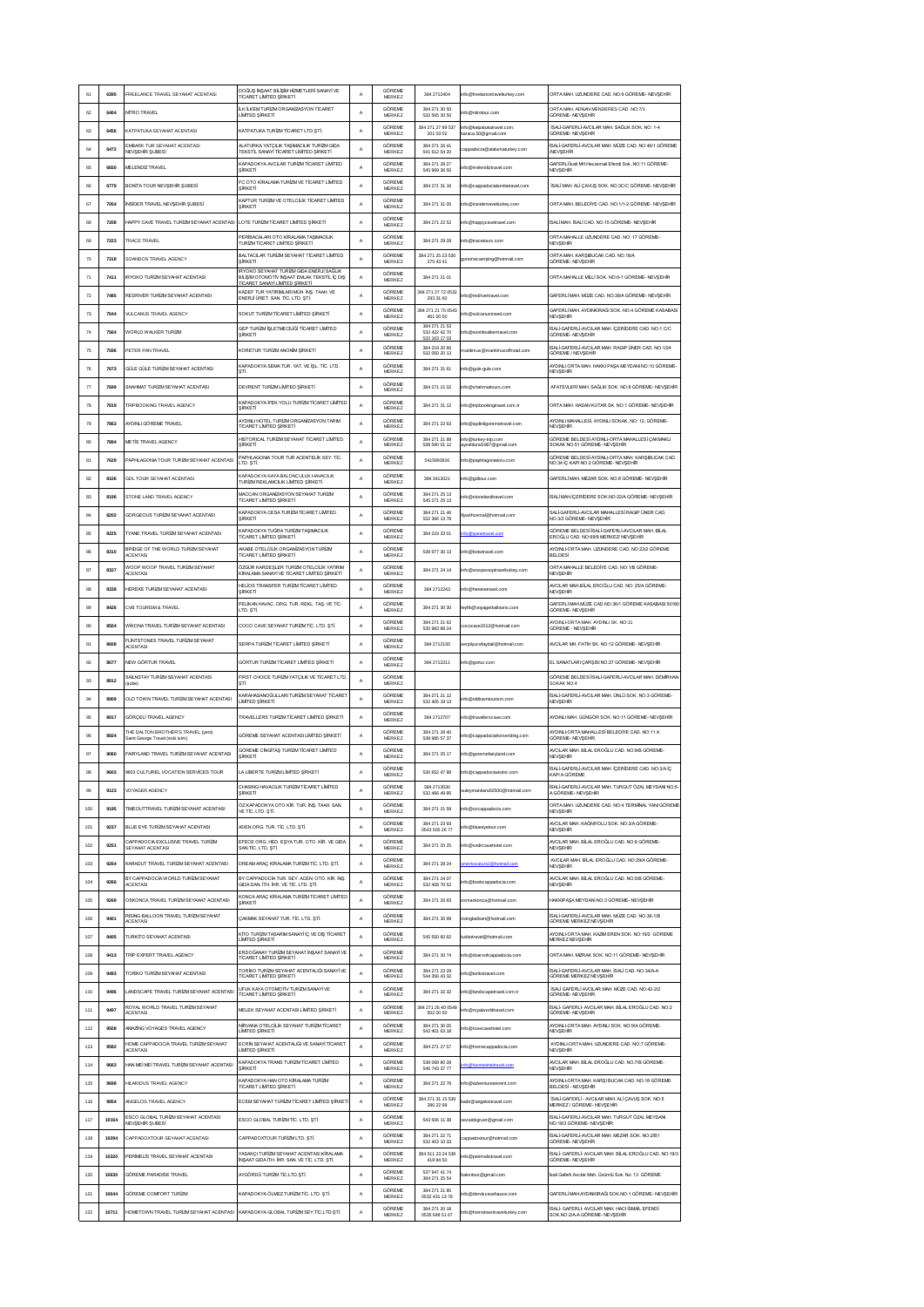| 123        | 10712          | ADVICE 50 TOUR SEYAHAT ACENTASI                                               | KAPADOKYA YILDIRIM TURİZM TİC.LTD.STİ.                                                          | A      | GÖREME<br>MERKEZ                  | 384 271 21 46<br>537 952 00 13                  | evdetyldrm1@gmail.com                                         | SALÎ- GAFERLÎ- AVCLAR MAH. ALÎ ÇAVUŞ SOK NO:6<br>SÖREME- NEVŞEHÎR                                                                      |
|------------|----------------|-------------------------------------------------------------------------------|-------------------------------------------------------------------------------------------------|--------|-----------------------------------|-------------------------------------------------|---------------------------------------------------------------|----------------------------------------------------------------------------------------------------------------------------------------|
| 124        | 10746          | STONE WHITE TRAVEL                                                            | <b>APADOKYA SEYAHAT ACENTALARI TURIZM</b><br>SAN.TÍC.LTD.STÍ.                                   | А      | GÖREME<br>MERKEZ                  | 0532 059 48 50<br>384 271 26 16                 | uranaktas656@gmail.com                                        | SALI- GAFERLI- AVCLAR MAH. BILAL EROĞLU CAD .NO:50/B<br>GÖREME- NEVSEHÍR                                                               |
| 125        | 11032          | SATE OF CAPPADOCIA TARAVEL TURIZM<br>SEYAHAT ACENTASI                         | MEMLİ TURİZM SEYAHAT ACENTASI LTD.ŞTİ.                                                          | A      | GÖREME<br>MERKEZ                  | 384 271 30 20<br>534 524 29 39<br>530 389 71 61 | info@gateofcappadociatravel.com                               | AYDINLI ORTA MAH. KAZIM EREN SOK. NO: 1 GÖREME-<br>NEVSEHR                                                                             |
| 126        | 11066          | COMPANION TRAVEL TURIZM SEYAHAT ACENTAS                                       | ÖZ MCK TURÍZM TAŞIMACILIK SEYAHAT OTEL<br>INSAAT IHR. TIC. LTD. STI.                            | A      | GÖREME<br>MERKEZ                  | 544 666 17 13                                   | nfo@companiontravel.net                                       | SALI-GAFERLI AVCLAR MAH. IÇERIDERE CAD. NO:8<br>GÖREME - NEVŞEHÎR                                                                      |
| 127        | 11154          | <b>PAPHÍA TURÍZM SEYAHAT ACENTASI</b>                                         | KEHRIBAR SEYAHAT TURIZM TICARET LIMITED<br>SİRKETİ                                              | A      | GÖREME<br><b>MERKEZ</b>           | 384 271 29 77<br>537 289 02 89                  | nfo@paphiatravel.com                                          | AYDINI LORTA MAH FMÍN REY SOK NO 65 GÖREME-<br>Nevsehîr                                                                                |
| 128        | 11158          | HADOS TRAVEL TURÍZM SEYAHAT ACENTASI                                          | <b>NRNE OTELCILIK TURIZM TIC. LTD. ȘTI</b>                                                      | Α      | GÖREME<br><b>MERKEZ</b>           | 384 271 21 99<br>538 508 51 84                  | rifpolat@gmail.com                                            | SALI-GAEERLI-AVOLAR MAH MÜZE CAD NO 46/2 GÖREME<br>NEVSEHIR                                                                            |
| 129        | 11195          | <b>FRAVELGRAM TR TURÍZM SEYAHAT ACENTASI</b>                                  | THE FORTUNE SEYAHAT ACENTASI TURIZM<br>TİC.LTD.ŞTİ.                                             | A      | GÖREME<br>MERKEZ                  | 384 271 22 00<br>533 769 83 79                  | nfo@travelgramturkey.com                                      | SALİ-GAFERLİ AVCILAR-MAH. AYDIN KIRAĞI SOK. NO:4/1<br>GÖREME BELDESİ                                                                   |
| 130        | 11200          | TAVANANNA TRAVEL TURÍZM SEYAHAT ACENTASI                                      | DOĞRUER SEYAHAT TURİZM SAN. VE TİC. LTD.<br>STİ                                                 | А      | GÖREME<br>MERKEZ                  | 384 999 16 36<br>543 506 11 38                  | nfo@tayanannatravel.com                                       | SALİ-GAFERLİ-AVCILAR MAH. TURGUT ÖZAL MEYDANI<br>NO:18/4 GÖREME- NEVŞEHİR                                                              |
| 131        | 11350          | SPECIAL CAPPADOCIA TOUR SEYAHAT ACENTAS                                       | IRT BALONCULUK HAVACILIK TURİZM<br>TASIMACILIK İTH. İHR. GIDA SAN, VE TİC. LTD. STİ             | А      | GÖREME<br>MERKEZ                  | 384 343 34 50<br>505 645 99 08                  | nfo@specialcappadociatour.com                                 | SALÍ-GAFERLÍ- AVCILAR MAH.MÚZE CAD. NO: 42/2 GÖREME<br>NEVSEHR                                                                         |
| 132        | 11375          | CAVE LIFE TRAVEL TURIZM SEYAHAT ACENTASI                                      | GÖREME TRANSFER TURİZM TİC. LTD. ŞTİ.                                                           | А      | GÖREME<br>MERKEZ                  | 384 271 20 82                                   | info@cappadociashuttlebus.com                                 | YDINLI-ORTA MAH. ADNAN MENDERES CAD. NO:24 A/A<br>GÖREME BELDESİ MERKEZ / NEVSEHİR                                                     |
| 133        | 11438          | GÖREME KELEBEK TURÍZM SEYAHAT ACENTASI                                        | GÖREME KELEBEK TURİZMLTD. STİ                                                                   | A      | GÖREME<br>MERKEZ                  | 384 271 25 32 554<br>928 19 17                  | nfo@goremekelebektravel.com                                   | VYDINLI-ORTA MAH. UZUNDERE CAD. NO:45 GÖREME-<br>NEVSEHIR                                                                              |
| 134        | 11489          | MAGINE CAPPADOCIA TRAVEL TURÍZM SEYAHAT<br><b>ACENTASI</b>                    | ÇAĞDAŞ GÜNER TURİZM SEYAHAT ACENTASI<br>.TD. STİ.                                               | A      | GÖREME<br>MERKEZ                  | 384 511 38 40<br>545 503 50 50                  | agdas_guner@hotmail.com                                       | SALÍ GAFERLÍ AVCILAR MAH. MÚZE CAD. NO:1/N GÖREME /<br>Nevsehîr                                                                        |
| 135        | 11539          | VIÜZE TRAVEL TURİZM SEYAHAT ACENTASI                                          | TULIP SEYAHAT TURIZM TIC. ITH. IHR. SAN<br>TD.STİ.                                              | A      | GÖREME<br><b>MERKEZ</b>           | 384 271 25 90 536<br>271 80 37                  | nfo@muzetravel.com                                            | AYDINLI-ORTA MAH, AYDINLI SOK, NO:18 GÖREME BELDESİ<br><b>JEVSEHIR - MERKEZ</b>                                                        |
| 136        | 11563          | PARAÍSO TRAVEL TURÍZM SEYAHAT ACENTASI                                        | AKDOĞAN TUR TURİZM TİC. LTD. ŞTİ                                                                | Α      | GÖREME                            | 384 271 20 80                                   | appadociaparaisotravel@gmail.com                              | İSALİ-GAFERLİ-AVCILAR MAHALLESİ AYDIN KIRAĞI SK.                                                                                       |
| 137        | 11569          | HONORABLE TRAVEL TURIZM SEYAHAT ACENTASI                                      | DEMIRCIOGLU ORGANIZASYON OTELCILIK TURIZM                                                       | Α      | <b>MERKEZ</b><br>GÖREME<br>MERKEZ | 532 645 16 26<br>384 271 2415                   | nfo@holidaycave.com                                           | 0:13/1 GÖREME BELDESİ<br>ORTA MAH. UZUNDERE SOK. DIŞKAPI NO:4 GÖREME<br><b>RELDESÍ</b>                                                 |
| 138        | 11606          | CAPPADOCÍA BALLOON TRAVEL SEYAHAT                                             | TÍC. LTD. STÍ<br>CAPPADOCIA BALLOON TRAVEL TURIZM                                               | А      | GÖREME                            | 384 271 26 62                                   | nfo@cappadociaballontravel.com.tr                             | SALÍ-GAFERLÍ-AVCILAR MAH. BÍLAL EROĞLU CAD. NO:7 A/A                                                                                   |
| 139        | 11610          | ACENTASI<br>STREAM TOUR SEYAHAT ACENTASI                                      | SEYAHAT ACENTESÍTÍC. VE SAN. LTD. STÍ<br>STREAM CO TOURS TURIZM SEYAHAT ACENTES                 | A      | MERKEZ<br>GÖREME                  | 534 448 78 38<br>384 271 25 24 531              | nfo@turkey.travelplan.com                                     | SÖREME BEI DESİ<br>SALI-GAFERLI-AVCILAR MAH. DEMIRHAN SK. NO:9 GÖREME                                                                  |
| 140        | 11617          | FORTRESS TRAVEL TURIZM SEYAHAT ACENTASI                                       | TÍC. VE SAN. LTD. ȘTÎ.<br>MYS ARAC KİRALAMA TURİZM TİC. LTD. STİ.                               | A      | MERKEZ<br>GÖREME                  | 340 53 86<br>384 271 29 11                      | hanalper@yahoo.com                                            | <b>BELDES</b><br>SALÍ GAFERLÍ AVCILAR MAH. BÍLAL EROĜLU CAD. NO:39/2                                                                   |
| 141        | 11633          | WHISPER TRAVEL AGENCY                                                         | <b>OGLO TUR. TÍC. SAN. LTD. STÍ.</b>                                                            | A      | MERKEZ<br>GÖREME                  | 535 644 74 27<br>553 063 60 88                  |                                                               | <b>GÖREME</b><br>SALI-GAFERLI-AVCILAR MAH. RAGIP ÜNER CAD. NO:1/23                                                                     |
|            |                |                                                                               |                                                                                                 |        | MERKEZ<br>GÖREME                  | 384 271 20 60                                   | remdefnelimitedsirketi@gmail.com                              | SÖREME BELDESİ<br><b>ISALI-GAFERLI-AVCILAR MAH. ALI CAVUS SOK. NO:10</b>                                                               |
| 142        | 11641          | TERRENO TRAVEL TURIZM SEYAHAT ACENTASI<br>RELIANCE TOUR TRAVEL TURIZM SEYAHAT | BAŞHİSAR TURİZM TİC. LTD. ŞTİ.                                                                  | A      | MERKEZ<br>GÖREME                  |                                                 | nfo@goremehouse.ne                                            | <b>GÖREME BELDESİ</b><br>AYDINLI-ORTA MAH. UZUNDERE CAD. NO:15/1 GÖREME                                                                |
| 143        | 11645          | <b>ACENTASI</b><br>GOLDEN CAPPADOCIA TRAVEL TURÍZM SEYAHAT                    | PERÍ SEYAHAT TURÍZM TÍC. LTD. ȘTÍ.                                                              | Α      | MERKEZ<br>GÖREME                  | 384 271 35 50<br>384 271 30 77                  | nfo@reliancetourturkey.com                                    | BELDESİ<br>AYDINLI-ORTA MAH. KARŞI BUCAK CAD. NO:24/2 GÖREME                                                                           |
| 144        | 11646          | <b>ACENTASI</b><br>CAPPADOCIA LIFE TRAVEL TURIZM SEYAHAT                      | MEY SEYAHAT TURİZM TİC. LTD. ŞTİ.<br>NALBANT TURIZM SEYAHAT ACENTES ITIC. LTD.                  | Α      | MERKEZ<br>GÖREME                  | 545 910 50 50                                   | nfo@goldencappadociatravel.com                                | BELDESİ<br>AYDINLI-ORTA MAH, KURAN KURSU CAD, NO:10/A/A                                                                                |
| 145        | 11647          | ACENTASI                                                                      | STİ                                                                                             | А      | MERKEZ<br>GÖREME                  | 384 271 26 23<br>384 271 20 51                  | eren 050@hotmail.com                                          | GÖREME / MERKEZ / NEVŞEHÎR<br><b>NYDINLI ORTA MAH. CAMÍ SOK. NO:20/1 GÖREME / MERKEZ</b>                                               |
| 146        | 11676          | REPUTATION TRAVEL TURIZM SEYAHAT ACENTASI SENÖZ SEYAHAT TURIZM TİC. LTD. STİ. |                                                                                                 | А      | MERKEZ<br>GÖREME                  | 545 801 42 60                                   |                                                               | <b>NEVSEHIR</b><br>ALI-GAFERLI-AVCILAR MAH. RAGIP ÜNER CAD. NO:1/18                                                                    |
| 147        | 11748          | QX TRAVEL TURÍZM SEYAHAT ACENTASI                                             | MC SEYAHAT TÍC. LTD. STÍ.                                                                       | А      | MERKEZ<br>GÖREME                  | 384 271 2447                                    | info@qxtravel.org                                             | GÖREME / MERKEZ / NEVSEHIR<br>SALİ-GAFERLİ AVCILAR MAH. HACI İSMAİL EFENDİ SOK                                                         |
| 148        | 11869          | FT TRIP FEVER TRAVEL TURIZM SEYAHAT<br><b>ACENTASI</b>                        | HEZARFEN GENEL HAVACILIK TURÍZM TÍC. LTD.<br>STİ.                                               | A      | MERKEZ                            | 384 271 31 35                                   | info@tripfevertravel.com                                      | NO:36 GÖREME / MERKEZ / NEVSEHIR                                                                                                       |
| 149        | 11870          | PARLAKHAN TRAVEL AGENCY                                                       | <b>PARI AKHAN TURÍZM TASIMACILIK ÍNSAAT</b><br>HAYVANCILIK İTH. İHR. GIDA SAN. VE TİC. LTD. ŞTİ | A      | GÖREME<br>MERKEZ                  | 384 341 41 06<br>533 035 71 47                  | arlakturizm@hotmail.com                                       | AYDINLI ORTA MAH.KARŞIBUCAK CAD. NO:30/A GÖREME /<br>MERKEZ / NEVŞEHÎR                                                                 |
| 150        | 11871          | BALLOON FLY TRAVEL AGENCY                                                     | CAPPADOCÍA ANATOLIA TURÍZM LTD. STÍ                                                             | A      | GÖREME<br>MERKEZ                  | 384 271 30 37 542<br>368 34 50                  | apa-dociaaa@hotmail.com                                       | SALÍ-GAFERLÍAVCILAR MAH. BÍLAL EROGLU CAD. NO:17/2<br>GÖREME / MERKEZ / NEVSEHIR                                                       |
| 151        | 11895          | SEE TRAVEL AGENCY                                                             | UNICORN TRAVEL TUR SEY. ACE VE TAŞ.LTD.ŞTİ                                                      | Α      | GÖREME<br>MERKEZ                  | 384 271 48 58<br>531 503 32 45                  | songuhy@gmail.com                                             | SALİ-GAFERLİ-AVCILAR MAH. ÜNLÜ SOK. NO:10 GÖREME /<br><b><i>IERKEZ / NEVŞEHR</i></b>                                                   |
| 152        | 11923          | MY POINT TRAVEL AGENCY                                                        | MOONLIGHT SEY.TURZ.TIC.LTD. ȘTI.                                                                | Α      | GÖREME<br>MERKEZ                  | 384 271 39 93                                   | gokhan50@yahoo.com                                            | AYDINLI-ORTA MAH. BELEDÎYE CAD. NO:1 E/E GÖREME /<br>MERKEZ / NEVŞEHIR                                                                 |
| 153        | 11944          | MOON GLEAM TRAVEL AGENCY                                                      | EYM SEYAHAT TURİZM İNŞAAT SAN. VE TİC. LTD.<br>STİ.                                             | А      | GÖREME<br>MERKEZ                  | 384 215 40 90<br>542 515 56 24                  | nfo@moongleam.com.tr                                          | CAMİCEDİT MAH. ATATÜRK BLV. MERKEZ İŞHANI SİT.<br>NO:17/1/72 MERKEZ / NEVŞEHİR                                                         |
|            |                |                                                                               |                                                                                                 |        |                                   |                                                 |                                                               |                                                                                                                                        |
| 154        | 12047          | GIRASOL TRAVEL AGENCY                                                         | OTSC TURIZM TIC. LTD. STI.                                                                      | А      | GÖREME<br>MERKEZ                  | 384 271 20 56 532<br>354 11 50<br>532 431 17 40 | nfo@imperialcavehotel.com<br>eyfik@voyagerballoons.com        | SALİ-GAFERLİ-AVCILAR MAH. HACI İSMAİL EFENDİ SOK.<br>NO:29 GÖREME / MERKEZ / NEVSEHR                                                   |
| 155        | 12057          | IGHLINE CAPPADOCIA TRAVEL AGENCY                                              | BÜRKÜT HAVACILIK SAN. TİC. LTD. ŞTİ                                                             | A      | GÖREME<br>MERKEZ                  | 384 271 35 65<br>537 507 32 04                  |                                                               | SÖREME BELDESİ İSALİ-GAFERLİ-AVCILAR MAH. SAĞLIK<br>SK NO:12/D GÖREME, NEVSEHIR                                                        |
| 156        | 12113          | MULTIDAY TRAVEL AGENCY                                                        | TURY TURIZM TICARET LTD. STI.                                                                   | А      | GÖREME<br>MERKEZ                  | 384 271 21 81<br>532 511 97 78                  | nfo@multidaytrave                                             | SALİ-GAFERLİ-AVCILAR MAH. RAGIP ÜNER CAD. NO:9/1<br>GÖREME / MERKEZ / NEVSEHIR                                                         |
| 157        | 12164          | PIN VIN TURIZM SEYAHAT ACENTASI                                               | LUNA GLOBAL TURÍZM OTELCÍLÍK TAŞIMACILIK ÍTH<br>HR. SAN. TÍC. LTD. STÍ.                         | A      | GÖREME<br>MERKEZ                  | 532 693 40 40<br>536 271 94 20                  | invinmuhasebe@gmail.com                                       | SALÍ-GAFERLÍ-AVCILAR MAH, MÚZE CAD, NO:25 GÖREME<br><b>MERKEZ/NEVSEHR</b>                                                              |
| 158        | 12181          | POKEMON TRAVEL AGENCY                                                         | <b>/EWPOINT TURIZM TIC. LTD. STI</b>                                                            | A      | GÖREME<br><b>MERKEZ</b>           | 384 271 22 72<br>539 237 35 01                  | nfo@cappadociapokemontravel.com                               | SALI-GAFERLI-AVCILAR MAH. BÌLAL EROĜLU CAD. NO:43/1<br>SÖREME / MERKEZ / NEVŞEHÎR                                                      |
| 159        | 12182          | OVER CAPPADOCIA TRAVEL AGENCY                                                 | ERTAȘ SEYAHAT TURIZM TÍC. LTD. ȘTÎ                                                              | Α      | GÖREME<br><b>MERKEZ</b>           | 384 271 26 81<br>532 506 75 68                  | dihertas50@hotmail.com                                        | AYDINLI-ORTA MAH. ASLAN SOK. NO:2/2 GÖREME /<br><b>IERKEZ/NEVSEHR</b>                                                                  |
| 160        | 12219          | CAPPADOCIA HEALTH CENTER TRAVEL                                               | CAPPADOCIA SAGLIK HİZMETLERİ TURİZM TİC.<br>LTD. ȘTÎ.                                           | A      | GÖREME<br>MERKEZ                  | 384 271 25 55<br>552 676 00 50                  | nfo@holidaycave.com;<br>nfo@cappadociahealthcenter.com        | AYDINLI ORTA MAH. ADNAN MENDERES CAD. NO:13-1<br>GÖREME / MERKEZ / NEVŞEHÎR                                                            |
| 161        | 12323          | CAPPADOCIA ELITE TRAVEL AGENCY                                                | KAPADOKYA ELİT TURİZM TİC. LTD. ŞTİ.                                                            | A      | GÖREME<br>MERKEZ                  | 384 271 22 16<br>545 738 00 58                  | info@elitecavesuites.com                                      | SALÍ-GAFERLÍAVCILAR MAH. ÚNLÚ SOK. NO:38 GÖREME /<br>MERKEZ / NEVSEHIR                                                                 |
| 162        | 12353          | KHORAMA CAPPADOCIA TRAVEL AGENCY                                              | GÖREME DMC TURİZM TİC. LTD. ŞTİ.                                                                | А      | GÖREME<br>MERKEZ                  | 384 271 28 08<br>632 422 57 81                  |                                                               | ALÍ-GAFERLÍAVCILAR MAH. ÜNLÜ SOK. NO:12 GÖREME /<br><b>MERKEZ/NEVSEHR</b>                                                              |
| 163        | 12387          | ROYAL ANATOLIA TRAVEL AGENCY                                                  | OYAL BALON VE HAVACILIK İŞLETMELERİ<br>TURIZM TÍC. A.S.                                         | A      | GÖREME<br>MERKEZ                  | 384 271 33 00                                   | roval@rovalballoon.com                                        | ALI-GAFERLI-AVCILAR MAH. DUTLU SOKAK NO:9<br>SÖREME/MERKEZ / NEVSEHIR                                                                  |
| 164        | 12409          | SENTIO TRAVEL AGENCY                                                          | CARUS TRAVEL AGENCY TURIZM TIC. LTD. STI                                                        | A      | GÖREME<br>MERKEZ                  | 384 271 22 10<br>532 246 72 05                  | aozankorukcu@gmail.com                                        | SALI-GAFERLI-AVCILAR MAH. BILAL EROĞLU CAD. NO:19/1<br>SÖREME/MERKEZ / NEVSEHİR                                                        |
| 165        | 12493          | TURN BACK TRAVEL AGENCY                                                       | EVCI TURIZM TICARET LTD. STI.                                                                   | A      | GÖREME<br>MERKEZ                  | 384 271 29 60<br>554 993 98 30                  | pevci48@gmail.com                                             | ISALI-GAFERLI-AVCILAR MAH. ISALI CAD. NO:42<br>GÖREME/MERKEZ / NEVSEHİR                                                                |
| 166        | 12716          | GOMEDA VALLEY TRAVEL AGENCY                                                   | GOMEDA SEYAHAT ACENTESÎ TURÎZM ÎNŞAAT<br>AN. VE TÍC. LTD. STÍ.                                  | A      | GÖREME<br>MERKEZ                  | 632 232 26 04<br>507 594 96 50                  | nfo@gomedavalleytravel.com                                    | SALİ-GAFERLİ-AVCILAR MAH. RAGIP ÜNER CAD. NO:1/7<br>OREME/MERKEZ / NEVSEHIR                                                            |
| 167        | 12718          | HEART OF CAPPADOCIA TRAVEL AGENCY                                             | KÖSEOĞULLARI SEYAHAT HAVACILIK TİC. LTD.<br>3Τİ.                                                | A      | GÖREME<br>MERKEZ                  | 384 271 25 35                                   | vehbikoseagency@gmail.com                                     | SALI-GAFERLI-AVCILAR MAH, MÜZE CAD, NO:50/2<br>OREME/MERKEZ / NEVSEHIR                                                                 |
| 168        | 12798          | THINKINWELL TRAVEL SEYAHAT ACENTASI                                           | YCL TASIMACILIK TURİZM SAN. VE TİC. LTD. STİ.                                                   | А      | GÖREME<br>MERKEZ                  | 384 341 51 01<br>533 694 76 19                  | nfo@yclturizmtasima.com                                       | AYDINLI-ORTA MAH. KARSI BUCAK CAD. NO:34/1<br>TAREMEMERKEZ / NEVSEHIR                                                                  |
| 169        | 12799          | CAPPASION TRAVEL AGENCY                                                       | CAPPADOCÍA VÍSÍON HAVACILIK TURÍZM SAN. VE<br>TÍC. LTD. STÍ                                     | А      | GÖREME<br>MERKEZ                  | 384 271 30 07<br>532 175 50 77                  | erdalyaris@hotmail.com                                        | SALİ-GAFERLİ-AVCILAR MAH, RAGIP ÜNER CAD, NO:1/14<br>SÖREME/MERKEZ / NEVSEHİR                                                          |
| 170        | 12817          | GRAND CAPPADOCIA TRAVEL AGENCY                                                | MACCAN OTELCILIK HIZMETLERİ LTD. ŞTİ.                                                           | A      | GÖREME<br>MERKEZ                  | 533 025 58 00<br>384 271 26 26                  | info@grandcappadocia.com                                      | SA-GAFERLİ-AVCILAR MAH. FATİH SK. NO:13/1<br>GÖREMEMERKEZ / NEVSEHİR                                                                   |
| 171        | 12878          | CAPPADOCIA BOOKING TRAVEL AGENCY                                              | DÜNYA BALONCULUK HAVACILIK TURİZM TİC. LTD                                                      | A      | GÖREME                            | 384 271 31 03<br>384 271 31 12                  |                                                               | AYDINLI-ORTA MAH. MUHTAR HASAN SOK. NO:3/1 GÖREME                                                                                      |
| 172        | 12954          | CAPPADOCIA EXPRESS TRAVEL AGENCY                                              | STİ.<br>DMR BALONCULUK HAVACILIK TURİZM                                                         | A      | MERKEZ<br>GÖREME                  | 532 383 93 08<br>384 271 25 55                  | nfo@holidaycave.com;                                          | <b>NEVSEHIR</b><br>ORTA MAH. ADNAN MENDERES CAD. NO:12/B GÖREME-                                                                       |
| 173        | 12961          | CAPPADOCIA TICKET TRAVEL                                                      | TÍC.LTD.STÍ.<br><b>KAPADOKYA HEDİYELİK TURZ TİC.LDT.ŞTİ.</b>                                    | A      | MERKEZ<br>GÖREME                  | 552 676 00 50<br>545 299 55 87                  | nfo@cappadociahealthcenter.co<br>nfo@cappadociacaveshotel.com | NEVSEHIR<br>AYDINLI ORTA MAH. ZEYBEK SOK NO:3 GÖREME-                                                                                  |
| 174        | 13296          | MAPLE TRAVEL                                                                  | CAPPADOS SEYAHAT ACENTESÍ TURÍZM TÍC. LTD                                                       |        | MERKEZ<br>GÖREME                  | 541 512 22 81<br>541 263 54 43                  |                                                               | NEVSEHIR<br>SALI-GAFERLI-AVCILAR MAH. AYDIN KIRAĞI SOK. NO:13/4                                                                        |
| 175        | 13317          | MAGÍC LAND TRAVEL                                                             | STİ.                                                                                            | А<br>Α | MERKEZ<br>GÖREME                  | 530 647 06 39<br>531 633 65 86<br>554 693 18 52 | nfo@mapletravel.net/info@cappados.cor<br>ticolecll@gmail.com  | GÖREME- NEVŞEHÎR<br>SALI-GAFERLI-AVCILAR MAH. FATIH SOK. NO:25 GÖREME-                                                                 |
| 176        | 13353          | PENNA TURÍZM                                                                  | PANDORA KAPADOKYA TURİZMLTD. ŞTİ.<br>SARI EFE TURÍZMLTD. STÍ.                                   |        | MERKEZ<br>GÖREME                  | 384 271 30 95<br>546 661 1920                   | ktayc80@gmail.com<br>info@pennatravel.com                     | NEVSEHIR<br>SALI-GAFERLIAVCILAR MAH. SAĞLIK SOK. NO:1/7 GÖREME                                                                         |
|            |                | RIPDOCÍA EXCELLENCE OF CAPPADOCIA                                             |                                                                                                 | А      | MERKEZ<br>GÖREME                  | 536 216 22 54                                   | amilozdogan5050@gmail.com                                     | NEVSEHIR<br>SALI-GAFERLI-AVCILAR MAH. BILAL EROĞLU CAD. NO:75/C                                                                        |
| 177        | 13528          | TRAVEL                                                                        | CAMPING ACENTA TURIZM TIC. LTD.STI.                                                             | А      | MERKEZ<br>GÖREME                  | 543 341 66 57<br>554 756 83 72                  | premecampingatv@gmail.com                                     | GÖREME-NEVSEHİR<br>İSALİ-GAFERLİ-AVCILAR MAH. HACI İSMAİL EFENDİ SOK.                                                                  |
| 178        | 13641          | TRIP SAVVY TRAVEL                                                             | VELİAHT TURİZM TİC. LTD. ŞTİ.                                                                   | А      | MERKEZ<br>GÖREME                  | 384 271 26 96<br>384 271 28 89                  | info@tripsavvyturkey.com                                      | NO:15/A<br>SÖREME-NEVSEHİR<br>SALI-GAFERLI-AVCILAR MAH. İÇERİDERE CAD. AREN CAVE                                                       |
| 179        | 13759          | TABİ CAPPADOCIA TRAVEL                                                        | TABİ TURİZM TİC. LTD. ŞTİ.                                                                      | A      | MERKEZ<br>GÖREME                  | 533 256 01 53<br>384 271 20 27                  | eco1973@yahoo.com                                             | HOTEL NO:23/Z1/ GÖREME /NEVŞEHİR                                                                                                       |
| 180        | 13782          | MOON SHINE TRAVEL                                                             | CARDAK SEYAHAT TURİZM TİC. LTD. ŞTİ.                                                            | A      | MERKEZ<br>GÖREME                  | 532 327 59 09<br>384 271 28 88                  | erdemcardak@gmail.com                                         | AYDINLI-ORTA MAH. MUSTAFA İLHAN SOK. NO:3 GÖREME<br>MERKEZ/NEVŞEHÎR<br>ISALI-GAFERLI-AVCILAR MAH, BİLAL EROĞLU CAD, NO:491             |
| 181        | 13795          | SKY QUEST TRAVEL                                                              | BAŞYİĞİT SEYAHAT TURİZM TİC. LTD. ŞTİ.                                                          | A      | MERKEZ<br>GÖREME                  | 545 950 50 30                                   | ahmetbasygt50@gmail.com                                       | GÖREME / MERKEZ/ NEVSEHİR<br>AYDINLI-ORTA MAH. KAZIM EREN SOK. NO:17/A GÖREME /                                                        |
| 182        | 13804          | OBSIDIAN TRAVEL                                                               | KAPADOKYA KAYMAKLI SEYAHAT TURİZM TİC<br>TD. STİ.                                               | A      | MERKEZ                            | 532 261 82 50                                   | suleymandoymus@gmail.com                                      | <b>IERKEZ/NEVSEHİR</b>                                                                                                                 |
| 183<br>184 | 13836<br>13962 | EASYPEASY TRAVEL<br>LUTSHIY TUR TRAVEL                                        | ANATHOLY TURIZM TÍC. LTD. ȘTÍ.<br>MR TRAVEL TURIZM TÍC. LTD. STÍ.                               | Α<br>A | GÖREME<br>MERKEZ<br>GÖREME        | 536 956 69 94<br>530 465 35 26<br>507 930 56 26 | nfo@easypeasytravels.com<br>vy@hotmail.com                    | SALI-GAFERLI-AVCILAR MAH, CEVIZLER SOK, ROC OF<br>CAPPADOCIA NO:3 GÖREME/NEVSEHIR<br>SALİ-GAFERLİ-AVCILAR MAH. HACI İSMAİL EFENDİ SOK. |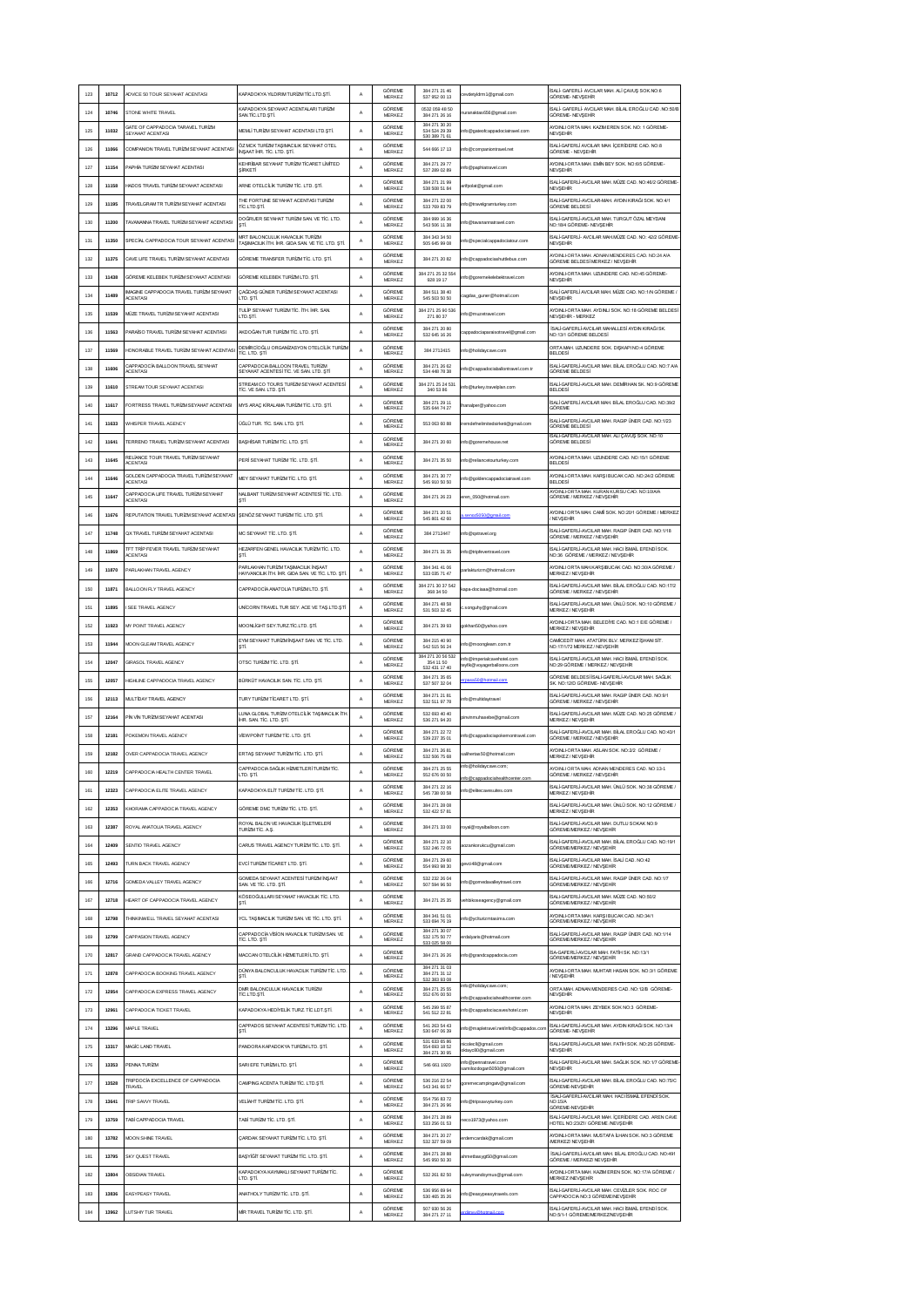| 185 | 13976 | MONARCH TRAVEL                                                  | GÖREME VALLEY TRAVEL TURIZM TİC. LTD. ŞTİ                                                       | А              | GÖREME<br>MERKEZ               | 535 681 05 68<br>384 212 06 50                  |                                                       | SALİ-GAFERLİ AVCILAR MAH. KAĞNIYOLU SOK. GÖREME<br>VALLEY CAVE HOUSE NO:4/Z-1                    |
|-----|-------|-----------------------------------------------------------------|-------------------------------------------------------------------------------------------------|----------------|--------------------------------|-------------------------------------------------|-------------------------------------------------------|--------------------------------------------------------------------------------------------------|
| 186 | 1872  | HANNA TRAVEL TURÍZM SEYAHAT ACENTASI                            | NUR TURİZM SEYAHAT VE TİC. LTD. STİ                                                             | $\overline{A}$ | <b>JCHISAR MERKE</b>           | 384 219 20 67                                   | amimsaka@gmail.com                                    | ÖREME/MERKEZ/NEVSEHIR<br>AŞAĞI MAH. GEDİK SOK. NO:53 UÇHİSAR- NEVŞEHİR                           |
|     |       |                                                                 | <b>TEMPEST TOUR TURIZM SEYAHAT SANAYI VE</b>                                                    |                |                                | 532 455 81 91<br>384 271 23 00                  |                                                       | UCHISAR KASABASI YUKARI MAH. AKSOY SOK. NO:15                                                    |
| 187 | 2378  | TEMPEST TURIZM SEYAHAT ACENTASI                                 | TÍC.LTD.STÍ.                                                                                    | А              | <b>UCHÍSAR MERKEZ</b>          | 532 245 11 18                                   | nfo@tempesttour.com.tr                                | <b>NEVSEHIR</b>                                                                                  |
| 188 | 3172  | ROCK CITY TURIZM SEYAHAT ACENTASI                               | DAMLA TURÍZM TÍC. LTD. STÍ.                                                                     | А              | <b>UCHÍSAR MERKEZ</b>          | 384 212 06 00<br>532 614 38 38                  | info@rockcitytours.com.tr                             | YUKARI MAH. FATÎH CAD. NO:77/2 UÇHÎSAR NEVŞEHÎR                                                  |
| 189 | 3830  | <b>KAUNOS TURÍZM SEYAHAT ACENTASI NEVŞEHÎR</b><br><b>SUBESi</b> | KAUNOS TUR. HABERLEŞME LETİŞİM SAN. VE<br>TİC.LTD.ŞTİ.                                          | Α              | <b>UCHISAR MERKEZ</b>          | 384 219 24 00<br>530 320 22 50                  | nehmet@kounastours.com                                | TEKELLİ MAH. CAMİ CEDİT SK. NO:11/A<br>LCHSAR- NEVSEHR                                           |
| 190 | 4330  | MATÍANA TURÍZM SEYAHAT ACENTASI NEVŞEHİR<br>SUBESİ              | NDÍGO GRUP TURÍZM VE TÍC. A S                                                                   | A              | <b>UCHISAR MERKE</b>           | 384 271 29 02                                   | nuhasebe@matiana.com.tr                               | YUKARI MAH. GÖREME CAD. NO:33<br>UCHISAR- NEVSEHIR                                               |
| 191 | 5373  | DELIL TRAVEL SEYAHAT ACENTASI                                   | DELIL OTO KIRALAMA TARIMITH. IHR. TUR. TIC                                                      | A              | <b>UCHISAR MERKEZ</b>          | 384 2125483                                     | info@delitravel.com                                   | YUKARI MAH. YUNUS EMRE CAD. NO:23 UÇHİSAR-<br>NEVSEHIR                                           |
|     |       |                                                                 | LTD. STİ.<br>JCASAR BİRLİK TURİZM SEYAHAT ACENTELİĞİ VE                                         |                |                                |                                                 |                                                       |                                                                                                  |
| 192 | 7150  | CAPPADOCIA UCASAR PREMUM TRAVEL                                 | <b>TÍCARET AS</b>                                                                               | А              | UÇHİSAR MERKEZ                 | 532 327 65 68<br>543 914 77 13                  | nfo@cappadokyakampanya.com                            | YUKARI MAH. FATÎH CAD. NO:13/1 UÇHÎSAR NEVŞEHÎR<br>TEKELLİ MAH. HACI ALİBEY CAD. NO:38/1 UCHİSAR |
| 193 | 7325  | POBEDA GROUP TURIZM                                             | POBEDA TRAVEL TURIZM SEYAHAT LTD. STİ.                                                          | А              | <b>UCHISAR MERKE</b>           | 384 219 20 60                                   | nfo@pobedatravel.com                                  | NEVSEHIR                                                                                         |
| 194 | 7598  | NUEVO ESTAMBULTRAVEL                                            | BOSEORO TURÍZM TASIMACILIK OTOMOTÍV<br>SANAYÎ VE TÎCARET LÎMÎTED ŞÎRKETÎ                        | A              | <b>UCHÍSAR MERKEZ</b>          | 384 219 20 20<br>536 028 58 54                  | info@estambuitravel.com<br>erve@estanbultravel.com.tr | YUKARI MAH. UZUN SOKAK NO:12 UÇHÎSAR-NEVŞEHÎR                                                    |
| 195 | 8083  | MYTRIP TRAVEL AGENCY SEYAHAT ACENTASI                           | STANBUL CENKA TURÍZM TÍCARET LÍMÍTED<br>SİRKETİ                                                 | А              | <b>UCHÍSAR MERKEZ</b>          | 384 219 32 50<br>535 554 71 69                  | nfo@mytriptravelagency.com                            | TEKELLİ MAH. GÖREME CAD No:43<br>UCHISAR-NEVSEHIR                                                |
| 196 | 8243  | SONRISA TURÍZM SEYAHAT ACENTASI                                 | ALOMAR TURİZM SEYAHAT İNŞAAT İTHALAT<br><b>IHRACAT SANAYI VE TICARET LIMITED SIRKETI</b>        | A              | <b>UCHISAR MERKEZ</b>          | 384 219 24 22                                   | onrisatourism@gmail.com                               | YUKARI MAH. BELEDIYE MEYDANI NO:11/A UÇHİSAR-<br>NEVSEHIR                                        |
| 197 | 8449  | KLEOS TURÍZM SEYAHAT ACENTASI                                   | <b>VERA TASIMACILIK SEYAHAT TURÍZM İNSAAT</b>                                                   | A              | <b>UCHISAR MERKEZ</b>          | 384 213 00 11                                   | nfo@veratasimacilik.com                               | YUKARI MAH. YUNUS EMRE CAD. NO:2 UÇHİSAR-NEVŞEHİR                                                |
|     |       |                                                                 | OTOMOTIV SANAYI VE TICARET LIMITED SIRKETI                                                      |                |                                | 549 212 32 36<br>384 219 29 77                  |                                                       | YUKARI MAH. HACI ALİBEY CAD. NO:13/2 UÇHİSAR-                                                    |
| 198 | 9896  | CAPACITY TURIZM SEYAHAT ACENTAS                                 | CAPACITY TURIZM TICARET LTD.STI.                                                                | А              | <b>JCHISAR MERKE</b>           | 536 426 14 05                                   | nfo@capacitytravel.com                                | NEVSEHIR                                                                                         |
| 199 | 11476 | AMCAPPADOCIA TRAVEL TURIZM SEYAHAT<br><b>ACENTASI</b>           | IOLY TRAVEL SEYEHAT ACENTES  TIC. LTD. STI                                                      | А              | <b>JCHISAR MERKE</b>           | 384 213 05 00<br>538 475 40 40                  | nfo@iamcappadocia.com                                 | TEKELLÎ MAH. GÖREME CAD.NO:11 UÇHÎSAR- NEVŞEHÎR                                                  |
| 200 | 11547 | BLUE MARINE TRAVEL                                              | MOLATUR SEYAHAT TURİZM OTOMOTİV SAN. VE<br>TÍC. LTD. STÍ                                        | А              | <b>JCHISAR MERKE</b>           | 5342136474                                      | gur-gunduz@hotmail.com                                | TEKELLİ MAH. KILIC ALİ SOK NO:4/2<br>JÇHİSAR / MERKEZ / NEVŞEHİR                                 |
| 201 | 11751 | CAPADOCCITY TURÍZM SEYAHAT ACENTASI                             | BAYKOC SEYAHAT ACENTES  TURIZM VE TIC. LTD<br>STİ                                               | А              | <b>UCHÍSAR MERKEZ</b>          | 384 214 01 48<br>535 977 02 75                  | nfo@cappadoccitytravel.com                            | YUKARI MAH. FATÎH CAD. NO:14<br>UCHISAR / MERKEZ / NEVSEHIR                                      |
| 202 | 12114 | 123 TRIP TURIZM SEYAHAT ACENTASI                                | GÖKKUT TURÍZM VE TÍC. LTD. STÍ.                                                                 | А              | <b>UCHÍSAR MERKEZ</b>          | 384<br>532 305 70 58                            |                                                       | YUKARI MAH. FATÎH CAD. NO:71/4<br>UCHISAR/MERKEZ/NEVSEHIR                                        |
| 203 | 12255 | CAPPADOCIA ROYAL PARK TRAVEL AGENCY                             | ALON TURLARI KAPADOKYA TURIZM HAVACILIK                                                         |                | <b>UCHÍSAR MERKEZ</b>          | 384 219 21 92                                   |                                                       | EKELLÎ MAH. 2. ÇEŞME SOK. NO: 16/A                                                               |
|     |       |                                                                 | ORGANÍZASYON VE TÍC. LTD. STÍ.<br>BEYZADE ET MAM CAN THAY BLG SÚT ÚRÚN ER                       | Α              |                                | 541 210 34 50<br>384 219 20 41 505              | edatersy@gmail.com                                    | NEVSEHIR - LICHISAR                                                                              |
| 204 | 12253 | KAYA MASALI TRAVEL AGENCY                                       | DAY.TÜK. TAR. BAH. VE KUR. TUR.VET. İNŞ.SAN.<br>/E TÍC. LTD. STÍ                                | Α              | <b>UCHÍSAR MERKEZ</b>          | 096 19 07                                       | abdullahkocak1907@gmail.com                           | UKARI MAH. FATIH CAD. NO: 83/1UÇHİSAR / MERKEZ /<br>NEVSEHIR                                     |
| 205 | 12374 | PERÍDOKYA TRAVEL AGENCY                                         | KABALCI TURİZM OTELCİLİK TİC. LTD. STİ                                                          | А              | <b>UCHISAR MERKE</b>           | 384 219 33 50<br>506 806 50 50                  |                                                       | YUKARI MAH. FATÎH CAD. NO:71/2 UÇHÎSAR / MERKEZ /<br>NEVSEHIR                                    |
| 206 | 12452 | BONA FIDE TRAVEL AGENCY                                         | VALLEY OF CAPPADOCÍA TURÍZM VE SEYAHAT<br>HÍZMETLERÍ LTD. STÍ.                                  | А              | <b>UCHISAR MERKEZ</b>          | 384 219 21 20<br>537 573 72 15                  | ngin@bonafidetravels.com                              | YUKARI MAH. ATATÜRK BLV. NO: 37/A UÇHÎSAR / MERKEZ.<br>NEVSEHIR                                  |
| 207 | 13262 | CAPPADOCIA DARMA TRAVEL                                         | DARMA ORGANIZASYON VE OTELCILIK<br>IZMETLERÍTÍC. LTD. STÍ.                                      | А              | <b>UCHÍSAR MERKEZ</b>          | 384 219 21 81<br>546 840 81 91                  | ugba.yurttas@darmatravel.cor                          | TEKELLİ MAH. MUALLİM HASAN ARISOY SOK. NO:10 İÇ KAPI<br>NO:1UCHISAR / MERKEZ / NEVSEHIR          |
| 208 | 13362 | KARLIK TRAVEL                                                   | KARLIK TURİZM TİC. LTD. ŞT                                                                      | А              | <b>UCHISAR MERKEZ</b>          | 384 219 30 70<br>532 763 39 03                  | nfo@karlikevi.com                                     | TEKELLİ MAH. KARLIK SOK. NO:47/1-2 UÇHİSAR / MERKEZ /                                            |
|     |       |                                                                 |                                                                                                 |                |                                | 0 369 29 96<br>543 424 07 40                    |                                                       | <b><i>VEVSEHR</i></b><br>YUKARI MAH. FATÎH CAD. NO:28/1 UÇHÎSAR / MERKEZ /                       |
| 209 | 13368 | MASGO TRAVEL                                                    | ACTIVITY TURIZM SEYAHAT TIC. LTD. STI.                                                          | А              | <b>UCHÍSAR MERKEZ</b>          | 384 219 25 28                                   | ctivityturizm@gmail.com                               | NEVSEHIR                                                                                         |
| 210 | 13377 | PATRIMONIO TRAVEL                                               | EREKSA TURÍZM TÍC. LTD. STÍ.                                                                    | А              | <b>UCHÍSAR MERKEZ</b>          | 531 951 64 26<br>384 219 25 73                  | nfo@patrimoniotravel.com                              | AŞAĞI MAH. DEĞİRMENCİ SALİH EFENDİ SOK. NO:11/1<br>JCHISAR / MERKEZ / NEVSEHIR                   |
| 211 | 13403 | MILLSTONE TRAVEL                                                | ASKA HOTEL TEMIZLÍK TURZÍM ÍNSAAT GIDA<br>NAKLIYE PAZARLAMA İTH. İHR. SAN. VE TİC. LTD.         | A              | <b>JCHISAR MERKEZ</b>          | 384 219 22 88<br>532 343 03 85                  | ıkalper@gmail.com<br>nfo@milistonetravel.com          | TEKELLİ MAH. DİVANLI SOK. NO:20/1-1 UÇHİSAR / MERKEZ.<br>NEVSEHIR                                |
| 212 | 13582 | ASKLEPINON TRAVEL AGENCY                                        | MYRMDON TURİZM SEYAHAT LTD.ŞTİ.<br>ASKLEPINON TRAVEL AGENCY                                     | Α              | <b>UCHÍSAR MERKEZ</b>          | 543 868 30 17<br>384 219 22 77                  | adre_50@hotmail.com                                   | TEKELLİ AH. HACI ALİBEY CAD. NO:22/A UÇHİSAR                                                     |
| 213 | 13696 | DIAMOND WORLD TRAVEL                                            | DIAMOND TURİZM GRUP LTD. ŞTİ.                                                                   | А              | <b>JCHISAR MERKE</b>           | 542 225 25 25<br>38 219 25 80                   | alileroglu5@gmail.com                                 | YUKARI MAH. AĞA MEHMET SOK. NO:2 UÇHİSAR / MERKEZ/<br>NEVSEHIR                                   |
| 214 | 13924 | CAPPADOCIA SGR TRAVEL SEYAHAT ACENTASI                          | SGR SEYAHAT ACENTASI TURIZM TÍC. LTD. ȘTÎ.                                                      | А              | <b>JCHISAR MERKE</b>           | 533 037 50 25                                   | ir1977@                                               | TEKELLİ MAH. KARLIK SOK. NO:12 UÇHİSAR - MERKEZ -                                                |
|     |       |                                                                 | ALMILA SEYAHAT ACENTELÍĞÍ TURÍZM TAŞ. VE TÍC                                                    |                | <b>UÇHÎSAR MERKE</b>           | 530 707 49 50                                   |                                                       | NEVSEHIR<br>YUKARI MAH. CEMEL HOCA SOK. NO:10/1 UCHISAR                                          |
| 215 | 13944 | CAPPADOCIA ALMILA TOUR SEYAHAT ACENTASI                         | LTD. STİ.                                                                                       | Α              |                                |                                                 |                                                       |                                                                                                  |
|     |       |                                                                 |                                                                                                 |                |                                | 384 219 22 50                                   |                                                       | <b><i>MERKEZ - NEVSEHR</i></b>                                                                   |
| 216 | 1772  | <mark>CLİMAX TURİZM SEYAHAT ACENTASI</mark>                     | PLANET TURÍZM TAŞIMACILIK OTELCÍLÍK YER<br>H <mark>IZMETLERÎ ÎÇ VE DIŞ TÎCARET LTD. ŞTÎ.</mark> | $\overline{A}$ | <b>AVANOS</b>                  | 384 5117103                                     | fo@planettour.com                                     | CUMHURÍYET MAH. 520. SOK. NO:6 AVANOS- NEVŞEHÎR                                                  |
| 217 | 2026  | KİRKİT VOYAGE TURİZM SEYAHAT ACENTASI                           | KİRKİT TURİZM SU VE KARA SPORLARI SEY.<br>ACNT. TIC.VE SAN. LTD. STI.                           | А              | <b>AVANOS</b>                  | 384 511 32 59                                   | wanos@kirkit.com                                      | ATATÜRK CAD. NO: 50 AVANOS- NEVSEHÍR                                                             |
| 218 | 3330  | HALYS TRAVEL                                                    | GÜNEY KAPADOKYA HAVACILIK TURİZM TİC. LTD.<br>STİ                                               | А              | <b>AVANOS</b>                  | 542 783 41 60                                   | nfo@halystravel.com                                   | ORTA MAH. 805 SOK. NO:2 AVANOS- NEVSEHIR                                                         |
| 219 | 4301  | GALIP'S TURIZM SEYAHAT ACENTASI                                 | ÇEÇ-TUR SEY. ACEN. ÇÖMLEKÇİLİK SER. TUR. VE                                                     | Α              | AVANOS                         | 384 511 57 58                                   | ec@chezgalip.com                                      | (ENAN EVREN CAD. YUKARI MAH. FIRIN SOK. PTT KARŞISI                                              |
|     |       |                                                                 | PAZ LTD. STİ.<br>BYKA TUR. INŞ. EML. İTH. IHR. SAN. VE TİC. LTD.                                |                |                                | 384 511 32 78                                   |                                                       | NO:11 AVANOS NEVSEHIR<br>ALAADDIN MAH. ALAADDIN KEYKUBAT CAD. AVANOS SUITE                       |
| 220 | 5519  | CAVE VALLEY TRAVEL                                              | STI.                                                                                            | А              | AVANOS                         | 532 354 56 99                                   | info@travelandturkey.com                              | BLOK NO:7<br>VANOS- NEVSEHIR                                                                     |
| 221 | 7464  | SUN SMILE TRAVEL TURIZM SEYAHAT ACENTAS                         | VEYSİ TURİZM TİC. LTD. ŞTİ.                                                                     | А              | AVANOS                         | 545 245 55 56                                   | info@sunsmiletravel.com                               | CUMHURIYET MAH. KAPADOKYA CAD. NO:13/F AVANOS-<br>NEVSEHIR                                       |
| 222 | 7626  | STONE AGE TRAVEL                                                | ATA GÜNDÜZ İNŞAAT TAAHHÜT TARIM TURİZM<br>MADENCILIK NAKLIYE TİCARET VE SANAYİ ANONIN<br>RKFT   | A              | AVANOS                         | 384 271 22 24                                   | info@stoneagetravel.com                               | YUKARI MAH. 106 SOK. NO:43 K:2 AVANOS-NEVSEHÎR                                                   |
| 223 | 9527  | TOURMANA TURÍZM SEYAHAT ACENTASI<br><b>VEVSEHR SUBESI</b>       | PUZZLE GROUP SEYAHAT ACENTASI TURIZM<br>EMLAK INŞAAT SANAYİ VE TİCARET LİMİTED<br>SIRKETI       | А              | AVANOS                         | 384 511 37 71                                   | info@ruskappadokia.com                                | DUAYERÎ MAH, MEHMET AKÎF BULVARI NO 26/104 AVANOS -<br>NEVSEHIR                                  |
| 224 | 10812 | OKLEN TRAVEL TURIZM SEYAHAT                                     | TOPUZ SEYAHAT ACENTASI LTD.STİ.                                                                 | A              | <b>AVANOS</b>                  | 384 511 37 71<br>541 931 19 38                  | nfo@tourmania.com                                     | ORTA MAH, ATATÜRK (CAMÎ-KEBÎR) CAD, NO:24/4                                                      |
| 225 | 11117 | MAGIC LUXURY SERVICE TURÍZM SEYAHAT                             | MAGIC LINE TRIP FILM PRODUKSIYON VE TIC.                                                        | A              | <b>AVANOS</b>                  | 384 219 30 60                                   |                                                       | YUKARI MAHALLE146 SK. NO:1/15 AVANOS- NEVSEHÍR                                                   |
|     |       | <b>ACENTASI</b>                                                 | LTD. ȘTI.                                                                                       |                |                                | 543 959 04 60<br>384 511 49 76                  | nagiclinetripproduction@gmail.com                     |                                                                                                  |
| 226 | 11276 | DREAM BUTIK TURIZM SEYAHAT ACENTASI                             | THE BUTIK GRUP LTD. STI.                                                                        | A              | AVANOS                         | 542 292 12 12                                   | hebutiktravel@hotmail.com                             | ORTA MAH. 807 SOK. NO:12 AVANOS- NEVSEHIR                                                        |
| 227 | 12499 | SILLAGE TRAVEL AGENCY                                           | KAPADOKYA ORGANIZASYON TAŞIMACILIK TURİZI<br>TÍC. LTD. STÍ.                                     | А              | AVANOS                         | 384 511 55 14<br>532 616 79 57                  | info@kapadokyatasimacilik.com                         | BAHÇELİEVLER MAH. AÇIK PAZAR YERÎ MEYDANI NO:3<br>AVANOS- NEVSEHIR                               |
| 228 | 12900 | RYDA TRAVEL AGENCY                                              | ALÍMAYN HAVACILIK TURÍZM SEYAHAT TÍC. LTD.<br>STİ.                                              | A              | AVANOS                         | 505 794 15 54                                   | inopuz50@gmail.com                                    | ORTA MAH. 901 SOK. NO:3/2 AVANOS- NEVSEHÍR                                                       |
| 229 | 13465 | ROYAL WIND TRAVEL                                               | ATC TRAVEL TURIZMLTD, STI                                                                       | A              | AVANOS                         | 532 724 48 12<br>532 689 09 50                  | fo@royalwindtravel.com                                | ORTA MAH, 800 SOK, NO:3/1 AVANOS /NEVSEHIR                                                       |
| 230 | 13595 | LEANDROS TRAVEL                                                 | ARNE TURÍZM TÍC LTD. ȘTÍ                                                                        | А              | AVANOS                         | 532 438 48 14 384                               | fo@arnetour.com                                       | YENÎ MAHALLE KIZILIRMAK CAD. NO:19/1 AVANOS                                                      |
|     |       |                                                                 |                                                                                                 |                |                                | 511 67 74                                       | amazandonan@hotmail.com;                              | NEVSEHIR<br>ORTA MAH. ATATÜRK (CAMÎ-KEBÎR) CAD. CELAL ATSAN İŞ                                   |
| 231 | 13779 | MARASANTÍA TRAVEL                                               | DNN SEYAHAT TURİZM TİC. LTD. STİ.                                                               | А              | AVANOS                         | 530 426 33 63<br>384 212 22 88                  | amazandonan@gmail.com                                 | <b>IANI NO:10/3 AVANOS / NEVSEHIR</b><br>ASAĞI MAH, YUNUS EMRE CAD, UCHİSAR KASABASI NO:53       |
| 232 | 3433  | <b>EON TOUR (eski AGAMÍ TUR)</b>                                | MS GÖKDEMIR TURİZM SANAYİ TİCARET LTD. STİ                                                      | $\overline{A}$ | <b>CAVUSÍN AVANOS</b>          | 544 118 71 72                                   |                                                       | NEVSEHIR                                                                                         |
| 233 | 4496  | MEPHISTO TOURISM                                                | ABK TAS, OTL, HED, ESY, TUR, NAK, INS, PAZ.<br>SAN VE TIC ITD STI                               | А              | CAVUSÍN AVANOS                 | 384 532 70 70                                   | nephisto@mephistovoyage.com                           | HÜRRÎYET MEYDANI NO:2/A-B ÇAVUŞÎN KÖYÜ AVANOS-<br>NEVSEHIR                                       |
| 234 | 7315  | KAZE TOUR SEYAHAT ACENTASI                                      | BÜYÜKATA TURİZM TAŞIMACILIK TARIM<br>HAYVANCILIK VE İNSAATR LİMİTED SİRKETİ                     | Α              | <b>CAVUSÍN AVANOS</b>          | 0532 760 05 14<br>0384 271 30 27                | nfo@kadost.com                                        | ÇAVUŞİN KÖYÜ 1. KÜME MEVKİİ NO:11 AVANOS- NEVŞEHİR                                               |
| 235 | 8938  | AND OF BEAUTIFUL HORSES TURIZM SEYAHAT<br><b>ACENTASI</b>       | MELEK ADA ÇAKIR MADENCILİK TURİZM TİCARET<br>LIMTED ŞİRKETİ                                     | А              | CAVUSÍN AVANOS                 | 384 532 70 15                                   | info@goturkeyholiday.com                              | ÇAVUŞİN KÖYÜ 2. KÜME MEVKİİ NO:18 AVANOS - NEVŞEHİR                                              |
| 236 | 9318  | TOURDOCIA TRAVEL AGENCY                                         | KARDEŞLER OTO KİRALAMA SEYAHAT TURİZM                                                           | A              | CAVUSÍN AVANOS                 | 531 708 52 63                                   |                                                       | CAVUSÎN KÖYÜ 2. KÜME MEVKÎÎ NO:18 AVANOS - NEVŞEHÎR                                              |
|     |       | GSANATOLIA TURÍZM SEYAHAT ACENTASI                              | TICARET LIMITED SIRKETI<br>GSANATOLIA TURÍZM ORGANÍZASYON SANAYÍ VE                             |                |                                | 384 532 71 92 539                               | aferbsygt@gmail.com                                   |                                                                                                  |
| 237 | 9800  | NEVŞEHÎR ŞUBESÎ                                                 | TİCARET LİMİTED ŞİRKETİ                                                                         | А              | CAVUSÍN AVANOS                 | 699 70 00                                       | gs.anatolia@gmail.com                                 | CAVUSÎN KÖYÜ 2. KÜME MEVKÎÎ NO:74 AVANOS - NEVŞEHÎR                                              |
| 238 | 10804 | BUEM TURÍZM SEYAHAT ACENTASI                                    | wrasya Turizm ve Tic. Aş.                                                                       | Α              | ÇAVUŞİN AVANOS                 | 384 252 99 04<br>532 717 01 27                  | nfo@buemtur.com                                       | AVUŞÎN KÖYÜ 1. KÜME MEVKÎÎ No:5 AVANOS - NEVŞEHÎR                                                |
| 239 | 10966 | SUN GOD TURIZM SEYAHAT ACENTASI                                 | MEMLİ TURİZM SEYAHAT ACENTASI LTD.ŞTİ.                                                          | А              | CAVUSIN AVANOS                 | 384 271 24 56 536<br>610.55.56<br>530 447 44 50 | amazanîgezdi@hotmail.com                              | AVUŞİN KÖYÜ 2.KÜME MEVKİİ 2. KÜME EVLERİ NO:4<br>WANOS - NEVSEHIR                                |
| 240 | 11114 | SEONG TRAVEL AGENCY<br>NEVSEHIR SUBESI                          | MERCURY TOUR TURIZM ORG. SAN. VE<br>TÍC.LTD.STÍ.                                                | А              | CAVUSÍN AVANOS                 | 384 271 28 88<br>532 367 47 94                  | ffice@mercurytour88.coö                               | CAVUSÍN KÖYÜ 2. KÜME MEVKİİ NO:148 AVANOS -<br>NEVSEHIR                                          |
| 241 | 12301 | CAVUSIN TURÍZM SEYAHAT ACENTASI                                 | NCM TURIZM TIC. LTD. STI.                                                                       | А              | <b>CAVUSÍN AVANOS</b>          | 314 212 30 30                                   | cmturlan@gmail.com                                    | AVUŞİN KÖYÜ 3. KÜME MEVKİİ NO:41/2                                                               |
|     |       |                                                                 | CAPPADOCÍA TRANSFER TURÍZM VE TÍC. LTD.                                                         |                |                                |                                                 |                                                       | <b>NEVSEHIR - AVANOS</b><br>CAVUŞÎN KÖYÜ 2. KÜME MEVKÎÎ NO: 41                                   |
| 242 | 12254 | ONE WORLD TRAVEL AGENCY                                         | STİ.                                                                                            | A              | <b>CAVUSÍN AVANOS</b>          | 384 271 22 42<br>384 341 70 20                  | nfo@cappadociatransfer.com.tr                         | AVANOS - NEVSEHÍR                                                                                |
| 243 | 12892 | UPTREND TRAVEL AGENCY                                           | KAPADOKYA ALPEREN TURÍZM SEYAHAT<br>RESTORAN TÍC. LTD. ȘTÎ.                                     | A              | CAVUSÍN AVANOS                 | 534 235 46 88                                   | nfo@uptrendtravel.com<br>uncayguz50@hotmail.com       | ÇAVUŞÎN KÖYÜ 2. KÜME MEVKÎÎ 2. KÜME KÜME EVLERÎ<br>NO:1/1 AVANOS / NEVSEHÍR                      |
| 244 | 13216 | SOUNDOCIA TOURS OF CAPPADOCIA TURIZM<br>SEYAHAT ACENTASI        | MS SEYAHAT OTELCİLİK TURİZM HAVACILIK VE<br>TASIMACILIK LTD. STİ.                               | A              | CAVUSIN AVANOS                 | 384 532 70 75<br>532 434 48 71<br>532 449 11 50 | nfo@soundociatours.com.tr                             | CAVUSÍN KÖYÜ 3. KÜME MEVKÎİ NO: 41/3<br>AVANOS - NEVSEHIR                                        |
| 245 | 1491  | MAGIC VALLEY CAPPADOCIA TUR SEYAHAT<br><b>ACENTAS</b>           | <mark>SİHİRLİ VADİ KAPADOKYA TURİZM TİC LTD.ŞTİ.</mark>                                         | A              | <b>URGÜP</b><br><b>NEVSEHR</b> | 384 341 21 45                                   | nfo@magicvalleytour.com                               | TERMINAL YANI NO: 7 ÜRGÜP- NEVŞEHIR                                                              |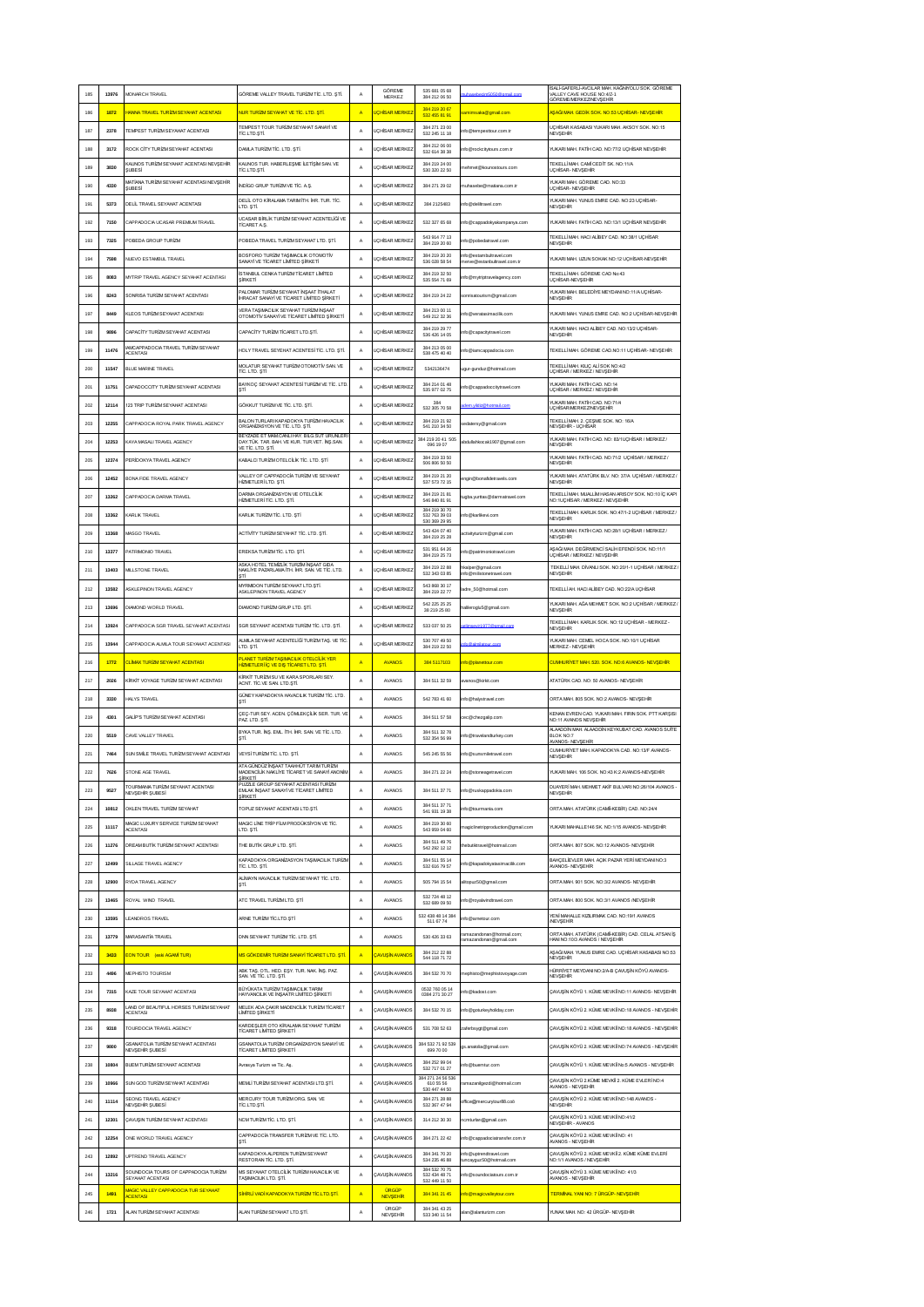| 247 | 1783 | M.T.İ. TURİZM SEYAHAT ACENTASI                                                 | SERAS TUR. NAK. PETROL TARIM GIDA SAN. VE<br>TÍC. LTD. STÍ.                      | A           | <b>URGUP</b><br>NEVSEHR         | 384 341 89 93                      | nfo@mtitour.com                                                     | LTIKAPILI MAH. ATATÜRK BULV. NO:51/8 ÜRGÜP<br><b>NEVSEHIR</b>                           |
|-----|------|--------------------------------------------------------------------------------|----------------------------------------------------------------------------------|-------------|---------------------------------|------------------------------------|---------------------------------------------------------------------|-----------------------------------------------------------------------------------------|
| 248 | 1932 | CONSUL TRAVEL SERVICES SEYAHAT ACENTAS<br>SUBE                                 | CST TURIZM REK. DIŞ TİCARET LİMİTED ŞİRKETİ                                      | А           | <b>URGUP</b><br><b>NEVSEHR</b>  | 534 622 75 69<br>530 144 77 56     | ndrei.paraschwa@consultravel.com.tr<br>hancetin@consultravel.com.tr | (AVAKLIÖNÜ MAH. ATATÜRK BUL. NO:57/1 ÜRGÜP<br>NEVSEHIR                                  |
| 249 | 2192 | ERKO TURÍZM SEYAHAT ACENTASI                                                   | AKUZUN TURIZM TİC SANLTD ŞTİ.                                                    | A           | <b>URGÜP</b><br><b>NEVSEHR</b>  | 384 341 32 52                      | uzun@turk-web.com.tr                                                | YENÎ CAMÎ MAH., İSTÎKLAL CAD., KARAĞANDERE SOK.<br>AKUZUN HOTEL ÜRGÜP- NEVSEHİR         |
| 250 | 2380 | KAŞ DENİZ TURİZM                                                               | (AS DENIZ TUR.LTD.STI                                                            | A           | <b>ORGOP</b><br>NEVŞEHR         | 533 549 87 33                      |                                                                     | TEMENNÍ MAH. SEHÍT CEMBUL CAD. NO:13/2/1<br>ÜRGÜP / NEVŞEHİR                            |
| 251 | 2550 | <b>IGRA TOUR SEYAHAT ACENTASI</b>                                              | CÍHAN SADULLAH YILDIZ                                                            | A           | <b>ÜRGÜP</b><br>NEVSEHR         | 384 341 72 72                      |                                                                     | MRAN MAHALLESÍ, GÜLLÜCE SOKAK, AYAZ ÍS HANI, NO:4,<br>K:1. D:3. ÜRGÜP-NEVSEHİR          |
| 252 | 2554 | ARGEUS TURÍZM SEYAHAT ACENTASI                                                 | BİSİKLET TUR TURİZM TİC. PAZ. LTD. ŞTİ.                                          | Α           | <b>ÜRGÜP</b><br>NEVSEHR         | 384 3414688                        |                                                                     | ISTIKLAL CAD. NO:47 ÜRGÜP-NEVŞEHİR                                                      |
| 253 | 2554 | ARGEUS TURÍZM SEYAHAT ACENTASI NEVŞEHÎR                                        | BİSİKLET TUR TURİZM TİC. PAZ. LTD. ŞTİ.                                          | Α           | <b>URGUP</b>                    | 384 3415 207                       |                                                                     | YENÎCAMÎ MAH. ÎSTÎKLAL CAD. NO:32 ÛRGÛP -NEVŞEHÎR                                       |
| 254 | 2684 | <b>SLIBES</b><br>RED VALLEY TURIZM SEYAHAT ACENTASI                            | KORKMAZ TURÍZM TÍC. LTD. STÍ.                                                    | A           | NEVŞEHR<br><b>URGÜP</b>         | 384 341 50 61                      |                                                                     | CUMHURIYET MEYDANI, NO:4 ÜRGÜP -NEVSEHİR                                                |
|     |      |                                                                                |                                                                                  |             | NEVSEHR<br><b>URGUP</b>         |                                    |                                                                     | ARAĞANDERE MAH. İSTİKLAL CAD. NO:59/2 ÜRGÜP -                                           |
| 255 | 2915 | <b>EKSTRA TURÍZM VE SEYAHAT ACENTASI</b>                                       | EKSTRA TURIZM VE SEYAHAT ACENTASI A.S.                                           | А           | <b>NEVSEHR</b><br><b>ÜRGÜR</b>  | 384 341 61 35                      |                                                                     | NEVSEHIR                                                                                |
| 256 | 2953 | STONEPARK TURIZM VE SEYAHAT ACENTASI                                           | ALKAT TURİZM SAN. PAZ. VE TİC. LTD. ŞTİ.                                         | A           | <b>NEVSEHR</b><br><b>ORGOP</b>  | 384 341 88 97                      | urs Ast<br>ark.com.tr                                               | ISTIKLAL CAD., NO:59/E ÜRGÜP -NEVŞEHİR<br>ARAĞANDERE MAH, KARAĞANDERE SOK, NO:20 ÜRGÜP- |
| 257 | 2998 | HIT.THE.ROAD. (H.T.R) SEYAHAT ACENTASI                                         | AYDINLI TUR. SEY. SAN. VE TİC. LTD. ŞTİ.                                         | A           | <b>NEVSEHR</b>                  | 384 341 55 48                      | <b>fo@htrto</b>                                                     | NEVSEHR                                                                                 |
| 258 | 3235 | KAMPA ORGANIZASYON SEYAHAT ACENTAS                                             | <b>KAMPA TURÍZM ORG. SAN. VE TÍC.LTD.STÍ.</b>                                    | A           | <b>ÜRGÜP</b><br>NEVŞEHR         | 384 341 21 41<br>532 453 03 63     |                                                                     | ALTIKAPILI MAHATATÜRK BUL. BEYAZ OFİS SİTESİ NO:51/3<br>ÜRGÜP-NEVSEHIR                  |
| 259 | 3245 | <b>TABLET TURIZM</b>                                                           | UÇGO TURİZM VE TİC. LTD. ŞTİ.                                                    | A           | <b>ÜRGÜP</b><br>NEVSEHR         | 532 151 11 31<br>545 925 32 88     |                                                                     | KAVAKLIÖNÜ MAH. ATATÜRK BULVARI NO:75/A ÜRGÜP-<br><b><i>VEVSEHR</i></b>                 |
| 260 | 3565 | ARGONAUT ESCAPADES TURIZM SEYAHAT<br><b>ACENTASI</b>                           | YENÎDÛNYA HAVACILK TURÎZM REKLAM PETROL<br>E TÍC. LTD. STÍ                       | Α           | <b>ÜRGÜP</b><br>NEVSEHR         | 384 341 62 55                      |                                                                     | SBELLÍ MAH. ESBELLÍ SOK. NO:44/A<br>RGÜP- NEVŞEHİR                                      |
| 261 | 3658 | ROCK VALLEY TOUR SEYAHAT ACENTASI                                              | BEDIR TURIZM TİC. İNŞ. SAN. İÇ VE DIŞ PAZ.<br>TD.STİ.                            | Α           | <b>ÜRGÜP</b><br>NEVSEHR         | 384 341 88 13                      |                                                                     | YENİ CAMİ MAH., İSTİKLAL CAD.,NO:42 ÜRGÜP- NEVŞEHİR                                     |
| 262 | 3716 | CROSSROADS TRAVEL SEYAHAT ACENTASI<br>NEVŞEHIR ŞUBESİ                          | ILKE SEYAHAT TURİZM TİC. GIDA ORM. ÜRNL.<br>SEM ACEN. ITH. IHR. SAN. LTD. ŞTİ.   | А           | <b>ÜRGÜP</b><br>NEVSEHR         | 384 341 47 00                      |                                                                     | ALTIKAPI MAH. ŞEHİT TURAN CAD. ÜRGÜP İŞ MERKEZİ NO:5<br>11 ÜRGÜP- NEVSEHİR              |
| 263 | 3785 | SNOWBALL TURIZM SEYAHAT ACENTASI                                               | WLAY TUR. TÍC. ÍNŞ. SAN. ÍÇ VE DIŞ PAZ. İTH. VE<br>IHR. LTD. STI.                | A           | <b>URGUP</b><br><b>NEVSEHR</b>  | 384 341 50 40<br>532 470 94 23     | lo @ aoremeba                                                       | ARAĞANDERE MAH. İSTİKLAL CAD. NO:59/5 ÜRGÜP-<br>NEVSEHIR                                |
| 264 | 3785 | NOWBALL TURIZM SEYAHAT ACENTAS<br>NEVSEHIR SUBESİ                              | valay tur. Tic. inş. San. İç ve dış paz. İth. Ve<br>IHR. LTD. STI.               | A           | <b>URGUP</b><br><b>NEVSEHR</b>  | 384 341 74 85                      |                                                                     | ALTIKAPILI MAH. ŞEHÎT TURAN CAD. AYYILDIZ APT. NO:7/5<br>ÜRGÜP- NEVSEHÍR                |
| 265 | 3863 | SAKURA TOUR SEYAHAT ACENTASI                                                   | AKURA TURIZM TICARET LIMTED SIRKETI                                              | A           | <b>ORGOP</b><br>NEVSEHR         | 384 341 75 45                      | lo @saku                                                            | YENİ CAMİ MAH. İSTİKLAL CAD. NO:64<br>ÜRGÜP- NEVŞEHÎR                                   |
| 266 | 3894 | <b><i>I'LIKİ</i></b> TOUR SEYAHAT ACENTASI                                     | (ÜÇÜK YILMAZ TURİZM TİC. LTD. ŞTİ.                                               | A           | <b>ORGOP</b>                    | 384 341 61 25                      |                                                                     | KAVAKLIÖNÜ MAH. ŞEHÎT CEM BULV. CAD. NO:38/A ÜRGÜP-                                     |
| 267 | 4156 | HATTİ TURİZM SEYAHAT ACENTASI                                                  | ERINMEZ TURIZM TÍC LTD. ȘTÎ.                                                     | Α           | NEVSEHR<br><b>ÜRGÜP</b>         | 384 341 50 98                      |                                                                     | NEVSEHIR<br>ALTIKAPILI MAH. ATATÜRK BUL. NO:75                                          |
|     |      | FEZ TURÍZM SEYAHAT ACENTASI NEVSEHÍR                                           | FEZ TURIZM VE TÍC LTD.STÍ.                                                       |             | NEVSEHR<br><b>ÜRGÜP</b>         | 384 341 37 33 532                  |                                                                     | <b>JRGÚP-NEVSEHÍR</b><br>KARAĜANDERE MAH. ISTIKLAL CAD. NO:61                           |
| 268 | 4339 | SUBESİ                                                                         |                                                                                  | Α           | NEVSEHR<br><b>URGUP</b>         | 373 40 05                          |                                                                     | <b>JRGÜP-NEVSEHIR</b><br><b>IMRAN MAH. DAĞISTANLI SK. NO:24</b>                         |
| 269 | 4428 | FLEUR BLANCHE TURÍZM SEYAHAT ACENTASI<br>PULSAR TURÍZM SEYAHAT ACENTASI (ÜRGÜF | ORIENT TUR. SAN, VE TİC, LTD, STİ,                                               | A           | NEVSEHR<br><b>URGUP</b>         | 384 341 21 63<br>384 341 23 38 537 | fo@fleurblanche.com                                                 | ÜRGÜP- NEVSEHİR                                                                         |
| 270 | 4596 | SUBESI)                                                                        | PULSAR TURIZM SEYAHAT VE TICARET LTD. STI.                                       | A           | <b>NEVSEHR</b>                  | 438 16 86                          |                                                                     | AVAKLIÖNÜ MAH. ŞEHİT CEM BUL CAD. NO:30 ZEMİN KAT<br>ÜRGÜP- NEVŞEHİR                    |
| 271 | 4799 | <b>NSIGHT TRAVEL SEYAHAT ACENTASI</b>                                          | ISKIT TURIZM INS. EMLAK VE TIC. LTD. STI.                                        | A           | <b>ÜRGÜR</b><br><b>NEVSEHR</b>  |                                    | lo@tour-turkey.com                                                  | AVAKLIÖNÜ MAH.ŞEHİT.TURAN CAD. AY YILDIZ İŞ MERKEZİ<br>NO:7/6 ÜRGÜP -NEVSEHİR           |
| 272 | 4923 | LIRITA TOURS SEYAHAT ACENTASI                                                  | YAVER TUR. HAV. REKL. VE TİC. LTD. ŞTİ.                                          | A           | <b>ORGOP</b><br><b>NEVSEHR</b>  | 384 341 70 77<br>532 284 52 59     | fo@lirita.com                                                       | CUMHURÍYET MAH. MAHMUT BALTACI SOK. NO:1/7 ÜRGÜP<br><b>NEVSEHIR</b>                     |
| 273 | 5186 | PU-PA TURÍZM SEYAHAT ACENTASI                                                  | PUPA TURIZM SEY. ORG. LTD. STI                                                   | A           | <b>ORGOP</b><br><b>NEVSEHR</b>  | 384 341 44 24                      | rat@pu<br>om.tr                                                     | MRAN MAH. CUMHURÍYET MEYDANI NO:1<br>ÜRGÜP- NEVŞEHÎR                                    |
| 274 | 5282 | PEERLESS TRAVEL SEYAHAT ACENTAS                                                | PEERLESS TURIZM ORG. VE TIC. LTD. STI.                                           | A           | <b>ÜRGÜP</b><br><b>NEVSEHR</b>  | 384 341 69 70<br>533 496 09 12     |                                                                     | KARAĜANDERE MAH. ISTIKLAL CAD. NO:<br>41/1 ÜRGÜP- NEVŞEHÎR                              |
| 276 | 5328 | <b>FRAVEL ATELIER SEYAHAT TURIZM SEYAHAT</b><br><b>ACENTASI</b>                | PROPERTRAVEL SEY. DANIS. TUR. VE TIC. LTD.<br>STİ.                               | Α           | <b>ÜRGÜP</b><br>NEVŞEHR         | 384 341 65 20                      |                                                                     | YENÎ CAMÎ MAH. ÎSTÎKLAL CAD. NO:54<br><b>IRGÜP-NEVŞEHÎR</b>                             |
| 276 | 5361 | HONEYCOMB TOURS SEYAHAT ACENTASI                                               | CAPPADOCIA WORLD TUR. TÍC. INS. SAN. LTD.<br>STİ.                                | A           | <b>URGÜP</b><br>NEVŞEHR         | 384 341 47 62                      |                                                                     | DUTLUCAMÎ MAH. İSTÎKLAL CAD. HAMAM SOKAK NO: 15<br>ÜRGÜP- NEVŞEHÎR                      |
| 277 | 5439 | ÜRGÜP TURİZM SEYAHAT ACENTASI                                                  | CAPPADOCÍA TURÍZM TÍC. LTD. STÍ.                                                 | A           | <b>ÜRGÜP</b><br>NEVŞEHR         | 384 341 50 15                      |                                                                     | DUA YERÎ MAH. AHMET ASIM YALVAÇ CAD. 12/A ÜRGÜP-<br>NEVSEHIR                            |
| 278 | 5469 | EUPHRATES TOUR SEYAHAT ACENTASI                                                | CAKIR TURIZM SEYAHAT VE OTELCILIK SAN. TIC<br>LTD. STİ.                          | А           | <b>URGUP</b><br><b>NEVSEHR</b>  | 384 341 74 85<br>532 202 75 32     |                                                                     | TEMENNÍ MAH. ESBELLÍ SK. NO:7<br>ÜRGÜP- NEVSEHİR                                        |
| 279 | 6204 | <b>CUSTOM TRAVEL SERVICES</b>                                                  | SEKBAN TURÍZM TÍC. OTO KÍRALAMA VE DAN                                           | A           | <b>URGUP</b><br><b>NEVSEHR</b>  | 384 341 71 94<br>537 692 95.03     |                                                                     | DUTLUCAMÎ MAH. CÎNGÎLLÎ BAYIR SOK. NO:24/A ÛRGÛP                                        |
| 280 | 6321 | CEL KOROLEVA VICTORIA TURÍZM                                                   | LTD. STÍ.<br>CELVICTORIA TRAVEL TURÍZM SAN. VE TÍC. LTD                          | A           | <b>ORGOP</b>                    | 535 238 10 76                      |                                                                     | NEVSEHIR<br>DUAYERÎ MAH. ÎSTÎKLAL CAD. NO:59/3 ÜRGÜP- NEVŞEHÎR                          |
| 281 | 6405 | <b>GREAT TRAVEL</b>                                                            | STI<br>MAVÍ AY HAVACILIK BALONCULUK TURÍZM ÍTHALAT                               | A           | NEVSEHR<br><b>ORGOP</b>         | 384 341 25 60                      |                                                                     | FATH MAH. MEHMET DINLER BLV. KAYSERİ CAD. NO:23                                         |
|     |      |                                                                                | IHRACAT SANAYİ TİCARET LİMİTED ŞİRKETİ<br>KAHVE TARIM HAYVANCILIK TURİZM SANAYİ  |             | NEVSEHR<br><b>ÜRGÜP</b>         |                                    |                                                                     | <b>JRGÜP/NEVSEHIR</b><br><b>ÚST KAVAKI IÖNÜ MAH HACI AHMET TOKSÖZ CAD NO-26</b>         |
| 282 | 6510 | FOOTPRINTS TURIZM SEYAHAT ACENTASI                                             | <b>FICARET LIMITED SIRKETI</b><br>ALÍ MURAT YILDIZ TURÍZM TÍC. VE SANAYÍ LÍMÍTED | A           | NEVSEHR<br><b>ÜRGÜP</b>         | 384 341 36 55                      |                                                                     | <b>JRGÜP-NEVSEHIR</b><br>IMRAN MAH. ISTIKLAL CAD. NO:22                                 |
| 283 | 6533 | ALBUNEA TRAVEL SEYAHAT ACENTASI                                                | SİRKETİ<br>KARAKUŞ EĞLENCE MERKEZİ TURİZM VE                                     | Α           | NEVSEHR<br><b>URGUP</b>         | 384 341 50 30                      |                                                                     | <b>JRGÜP-NEVSEHIR</b><br>MUSTAFAPAŞA YOLU ÜZERİ PANCARLIK MEV. KARAKUŞ                  |
| 284 | 6783 | NYX TRAVEL                                                                     | TİCARET SANAYİ LİMITED ŞİRKETİ                                                   | A           | NEVSEHR                         | 384 341 63 22                      |                                                                     | KALESİ ÜRGÜP- NEVŞEHİR                                                                  |
| 285 | 6819 | ACRUX TURÍZM VE SEYAHAT ACENTASI ÜRGÜP<br>SUBESİ                               | PLATON SEYAHAT TAŞIMACILIK TURİZMEMLAK<br>GIDA İÇ VE DIŞ TİCARET LİMİTED ŞİRKETİ | А           | <b>ÜRGÜP</b><br>NEVSEHR         | 252 616 79 19                      | rv74@a                                                              | ALTIKAPILI MAH. ATATÜRK BLV. BEYAZ OFİS SİTESİ NO:51/2<br>ÜRGÜP- NEVŞEHÎR               |
| 286 | 6878 | SENDEROS DE CAPADOCIA TURIZM SEYAHAT<br><b>ACENTASI</b>                        | <b>JENGE TURIZM INŞAAT EMLAK VE TICARET</b><br><b>MTED SIRKETI</b>               | A           | <b>ÜRGÜR</b><br><b>NEVSEHR</b>  | 34 341 73 20<br>532 347 15 10      | fo@senderostravel.com                                               | AVAKLIÖNÜ MAH. 34. CADDE.NO:39/1 MERKEZ - ÜRGÜP-<br>NEVSEHIR                            |
| 287 | 7126 | TREMA TURÍZM SEYAHAT ACENTASI                                                  | ESA TURÍZM SEYAHAT ACENTALIĜI VE TÍCARET<br>LIMTED SIRKETI                       | A           | <b>ÜRGÜF</b><br><b>NEVSEHR</b>  | 384 341 55 37<br>530 371 73 19     | fo@mtitour.com                                                      | ERELER MAH. TEVFİK FİKRET CAD. NO:9/B<br>ÜRGÜP/NEVSEHİR                                 |
| 288 | 7247 | AUH AUTHENTIC HOLIDAYS TURÍZM SEYAHAT<br><b>ACENTASI</b>                       | NJTHENTIC HOLIDAYS TUR.TİC.İNŞ.TAŞ.GIDA SAN<br>TH. HR.LTD.STI                    | A           | <b>ÜRGÜP</b><br>NEVŞEHR         | 384 341 73 00                      | fo@authenticholidays.com.tr                                         | (ARAĞANDERE MAH, İSTİKLAL CAD, NO:59/A ÜRGÜP-<br>NEVSEHR                                |
| 289 | 7469 | BY ADAMS HOLIDAY                                                               | <b>IDAMS HOLIDAY TURIZM TIC. LTD. STI.</b>                                       | $\mathsf A$ | <b>ÜRGÜP</b><br><b>NEVSEHR</b>  | 532.088.87.04<br>532 413 67 04     |                                                                     | (AVAKLIČNÚ MAH. ŞEHÎT TURAN CAD. AYYILDIZ İŞ MERKEZÎ<br>NO:7/10 ÜRGÜP- NEVŞEHİR         |
| 290 | 7654 | PERSONALIZED ROUNDTRIP SERVICES                                                | ARADÍGMA TURÍZM VE REKLAMCILIK TÍCARET<br><b>IMTED SIRKETI</b>                   | Α           | <b>ÜRGÜP</b><br><b>NEVSEHR</b>  | 384 341 87 47                      | on@prstou                                                           | ALTIKAPI MAH. ŞEHÎT TURAN CAD. ÜRGÜP İŞ MERKEZİ<br>O:5/3 URGUP- NEVSEHIR                |
| 291 | 7722 | PERISTREMA TURIZM SEYAHAT ACENTASI                                             | GEZER DANIŞMANLIK TURİZM SEYAHAT ACENTAS<br>E OTELCILIK LIMITED SIRKETI          | Α           | <b>ÜRGÜP</b><br>NEVSEHR         | 530 540 40 94                      | aniyegz@gmail.com;<br>nfo@peristrema.com                            | KAVAKLIÖNÜ MAH. SERVET SÍTESÍ 637. SOK. NO:1 D:1<br>RGÜP- NEVŞEHÎR                      |
| 292 | 7726 | AKRESA TRAVEL                                                                  | ALKAN TURİZM TİCARET ANONİM SİRKETİ                                              | А           | <b>ÜRGÜP</b><br>NEVSEHR         | 384 341 26 20                      | do @akre<br>atravel.com                                             | KAVAKLIÖNÜ MAH. ALİ BARAN NUMANOĞLU BULV. NO:40/1<br><b>JRGÜP-NEVSEHÍR</b>              |
| 293 | 7747 | CONQUEOR TOURISM NEVSEHIR SUBESI                                               | DYF TURİZM TİCARET LİMTED SİRKETİ                                                | А           | <b>URGUP</b><br>NEVSEHR         | 384 341 45 46<br>532 585 87 86     | to @funnytourist                                                    | CUMHURÍYET MAH, MAHMUT BALTACI SOK, NO: 5/5 ÜRGÜP.<br>NEVSEHIR                          |
| 294 | 7756 | WONDERS OF ANATOLIA TURIZM                                                     | NISEN DIS TICARET LIMITED SIRKETI                                                | A           | <b>URGUP</b><br><b>NEVSEHR</b>  | 539 435 79 79                      | ahyaacar@hotmail.com                                                | UMHURÍYET MAH. SUAT HAYRÍ ÜRGÜPLÜ CAD. PASAJ<br>SIRISI SITESI NO:10/30 ÜRGÜP / NEVSEHIR |
| 295 | 7896 | EKWO TURİZM SEYAHAT ACENTASI                                                   | CENTAURY ORGANIZASYON TURZ TAS LTD.ST                                            | A           | <b>ORGOP</b><br><b>NEVSEHR</b>  | 384 341 80 85<br>532 506 95 73     | ovo.travel@g<br>ail.com                                             | KAVAKLIÖNÜ MAHALLESİ ATATÜRK BLV. NO:71/4 ÜRGÜP /<br>NEVSEHIR                           |
| 296 | 8030 | 2 K TRAVEL SEYAHAT ACENTASI                                                    | KAPADOKYA ESER TURİZM REKLAM TAŞIMACILIK                                         | $\mathsf A$ | <b>ORGOP</b>                    | 384 341 72 01                      | fo@2ktravelage                                                      | Duayeri Mahallesi İstiklal Caddesi Mehmet Güzeller Sitesi                               |
| 297 | 8137 | KAYAKAPI TRAVEL SERVÍCES TURÍZM SEYAHAT                                        | SANAYÎ VE TÎCARET LÎMÎTED ŞÎRKETÎ<br>KAYAKAPI TURİZM YATIRIM TİCARET ANONİM      |             | <b>NEVSEHR</b><br><b>ÜRGÜP</b>  | 532 795 51 12<br>384 34188 77      |                                                                     | No:71/20 ÜRGÜP / NEVSEHİR<br>KAYAKAPI MAH. KUŞÇULAR SOK. NO:43                          |
|     |      | <b>ACENTASI</b><br>TRAVELUX CAPPADOCIA TURÍZM SEYAHAT                          | SİRKETİ<br>KUTUP YILDIZI OTELCİLİK TURİZM İNŞAAT TİCARE'                         | A           | NEVSEHR<br><b>ÜRGÜP</b>         | 549 220 00 50<br>384 341 54 10     | adecul@traveluxcappadocia.com                                       | <b>JRGÜP- NEVŞEHÎR</b><br>CUMHURIYET MAH. GÜLLÜCE-1 SK. NO:2/2 ÜRGÜP-                   |
| 298 | 8333 | <b>ACENTASI</b>                                                                | <b>/E PAZARLAMA LIMITED SIRKETI</b>                                              | Α           | NEVSEHR<br><b>URGUP</b>         | 537 478 50 05<br>384 341 50 35     | nurat@traveluxcappadocia.com                                        | NEVSEHIR<br>KAVAKLIÖNÜ MAH. ŞEHİT TURAN CAD. AYYILDIZ İŞ MERKEZİ                        |
| 299 | 8525 | APONO TURIZM SEYAHAT ACENTASI<br>FLINTSTONES TRAVEL TURIZM SEYAHAT             | QUEEN OF CAPPADOCIA TURÍZM LÍMÍTED ŞÍRKET                                        | Α           | NEVSEHR<br><b>URGUP</b>         | 530 690 94 03                      |                                                                     | 0:7/3 ÜRGÜP- NEVŞEHİR                                                                   |
| 300 | 8608 | ACENTASI NEVŞEHÎR ŞUBESÎ                                                       | SERPA TURIZM TÍCARET LÍMÍTED SÍRKETÍ                                             | А           | NEVSEHR                         | 384 341 51 01<br>384 341 23 01     |                                                                     | IMRAN MAH. SUAT HAYRÍ LÚ CAD. NO:4 ÜRGÜP NEVŞEHÎR                                       |
| 301 | 9005 | ANTHESIS TRAVEL TURIZM SEYAHAT ACENTASI                                        | APADOKYA ÖZSÖY HAVACILIK REKLAMCILIK<br>TURİZM TİCARET LİMİTED ŞİRKETİ           | А           | <b>URGUP</b><br><b>NEVSEHIR</b> | 544 341 69 19<br>541 407 88 80     |                                                                     | UMHURIYET MAH. MAHMUT BALTACI SOK. NO:1/9 ÜRGÜP-<br>NEVSEHIR                            |
| 302 | 9055 | CAPPADOCIARS TRAVEL                                                            | ARS TRAVEL KAPADOKYA TURIZM LTD. ŞTİ.                                            | A           | <b>ÜRGÜF</b><br><b>NEVSEHIR</b> | 384 341 57 78<br>507 066 25 06     | fo@arstravel.com.tr                                                 | AVAKLIÖNÜ MAH. ATATÜRK BLV. BEYAZ OFİS SİT. NO:51/11<br>ÜRGÜP- NEVSEHİR                 |
| 303 | 9073 | BETTER TURIZM SEYAHAT ACENTASI                                                 | ND SEYAHAT DANŞMANLIĞI TURİZM TİCARET<br>LIMTED SIRKETI                          | A           | <b>ORGOP</b><br><b>NEVSEHR</b>  | 384 341 47 40<br>533 468 99 67     | fo@turkeytc                                                         | CUMHURÍYET MAH ATATÜRK BUL. NO:70/11 ÜRGÜP-<br>NEVSEHIR                                 |
| 304 | 9179 | SKYWAY TRAVEL TURİZM SEYAHAT ACENTAS                                           | SKYWAY TRAVEL TURIZM SEY. TIC. LTD. STI.                                         | A           | <b>ORGOP</b><br><b>NEVSEHR</b>  | 384 341 29 20 539<br>248 07 05     |                                                                     | CUMHURÍYET MAHALLESÍ ÍSTÍKLAL CAD. NO:8 ÚRGÚP-<br>NEVSEHIR                              |
| 305 | 9186 | THREE GRACES TRAVEL AGENCY                                                     | KAPADOKYA LÜKS SEY. TAŞ. TUR. İNŞ. İTH. İHR.<br>HAY. GIDA SAN. VE TİC. LTD. ŞTİ. | A           | <b>ÜRGÜP</b><br>NEVŞEHR         | 384 341 66 00                      |                                                                     | KARAĜANDERE MAH. ISTIKLAL CAD. NO:59 KAT:2 D:4<br><b>JRGÜP-NEVŞEHÎR</b>                 |
| 306 | 9199 | FREEZONE TRAVEL TURIZM SEYAHAT ACENTASI                                        | AYDINOĞLU HAVA, TUR. SAN. VE TİC. LTD. ŞTİ.                                      | Α           | <b>ÜRGÜP</b><br>NEVŞEHR         | 541 374 71 93                      |                                                                     | TEMENNÍ MAH. ŞEHÎT CEMBUL CAD. YAŞAM İŞHANI SİT.<br>IO:9/C URGUP- NEVSEHIR              |
| 307 | 9279 | CAPPADOCÍA ASÍA TURÍZM SEYAHAT ACENTASI                                        | PROKOPİ TURİZM TİCARET LİMİTED ŞİRKETİ                                           | Α           | <b>ÜRGÜP</b><br>NEVŞEHR         | 384 341 21 41<br>532 205 11 49     | erogluayhan@hotmail.com;<br>nfo@cappadociaasiaturizm.com            | MRAN MAHALLESÍ ÍSTÍKLAL CAD. NO:4<br>ÜRGÜP- NEVŞEHÎR                                    |
| 308 | 9823 | PICKYOURS TRAVEL                                                               | ADÍS RENT A CAR TURÍZM VE TÍC. LTD. STÍ.                                         | A           | <b>ÜRGÜP</b><br>NEVŞEHR         | 539 914 60 44                      | fo@pickyourstravel.com                                              | MRAN MAH. SUAT HAYRÍ ÜRGÜPLÜ CAD. NO:15<br>ÜRGÜP- NEVŞEHÎR                              |